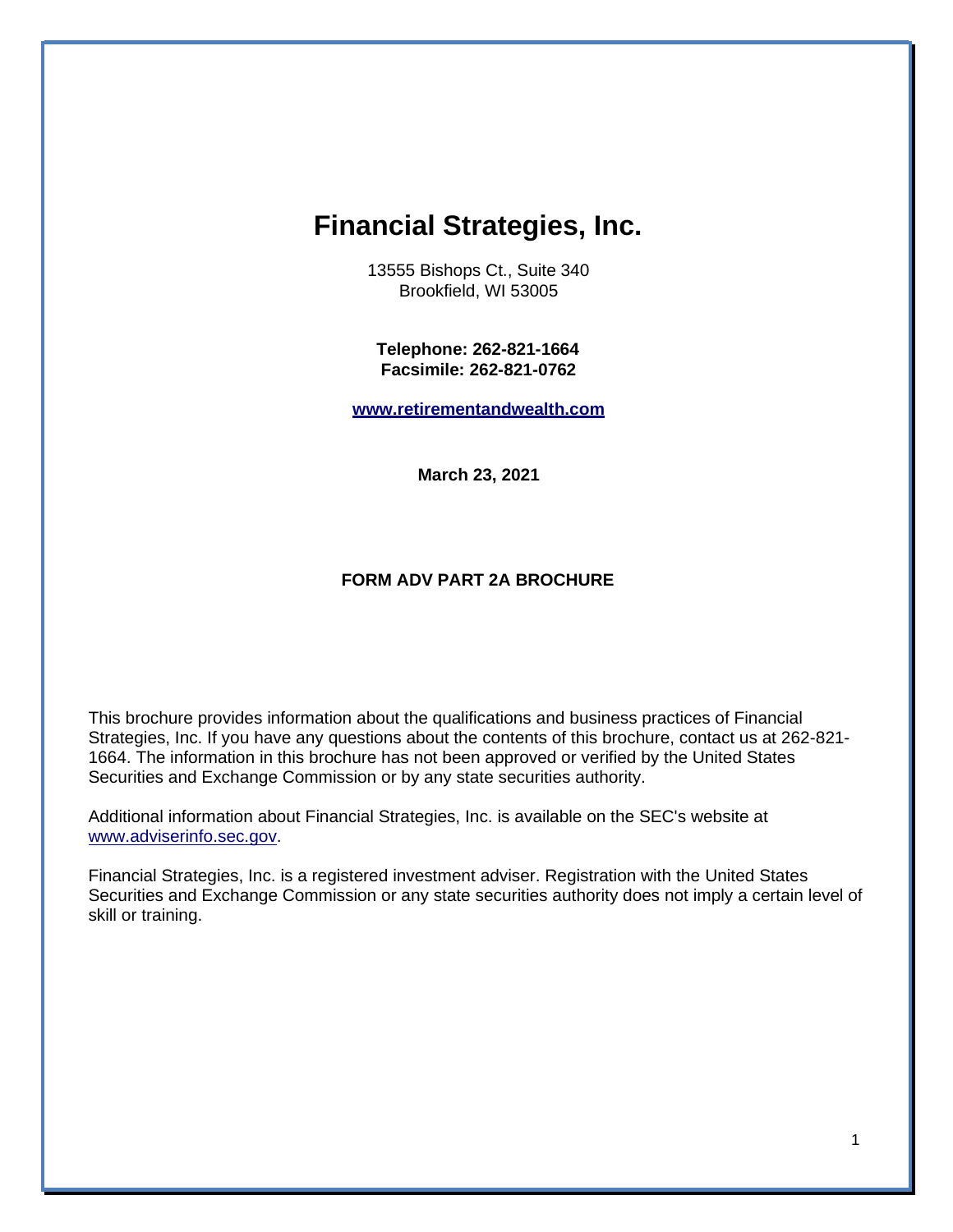# <span id="page-1-0"></span>**Item 2 Summary of Material Changes**

Form ADV Part 2 requires registered investment advisers to amend their brochure when information becomes materially inaccurate. If there are any material changes to an adviser's disclosure brochure, the adviser is required to notify you and provide you with a description of the material changes.

Since our last annual updating amendment dated March 30, 2020 there have been no material changes to report.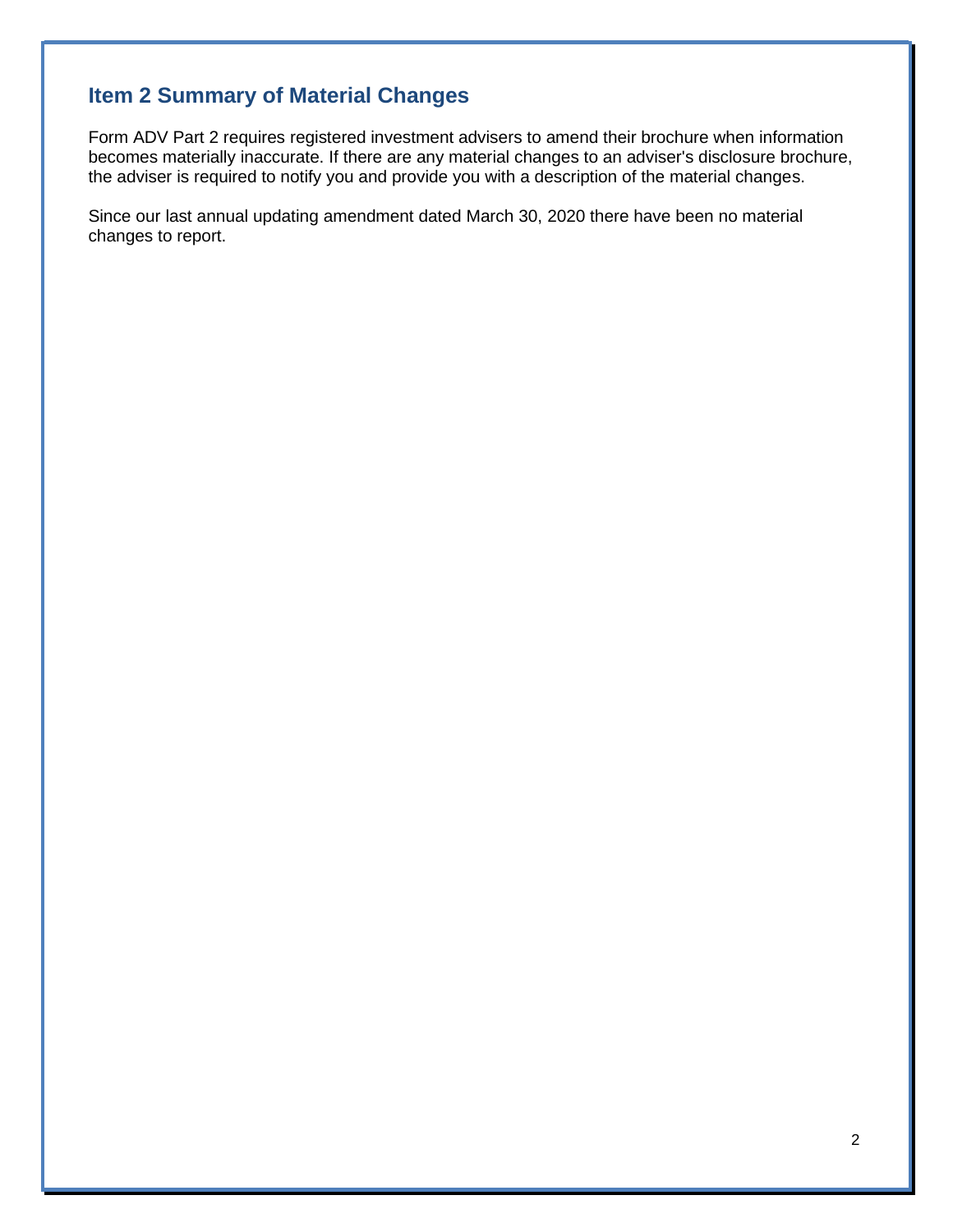# <span id="page-2-0"></span>**Item 3 Table of Contents**

# **Table of Contents** Item 11 Code of Ethics, Participation or Interest in Client Transactions and Personal Trading................ 12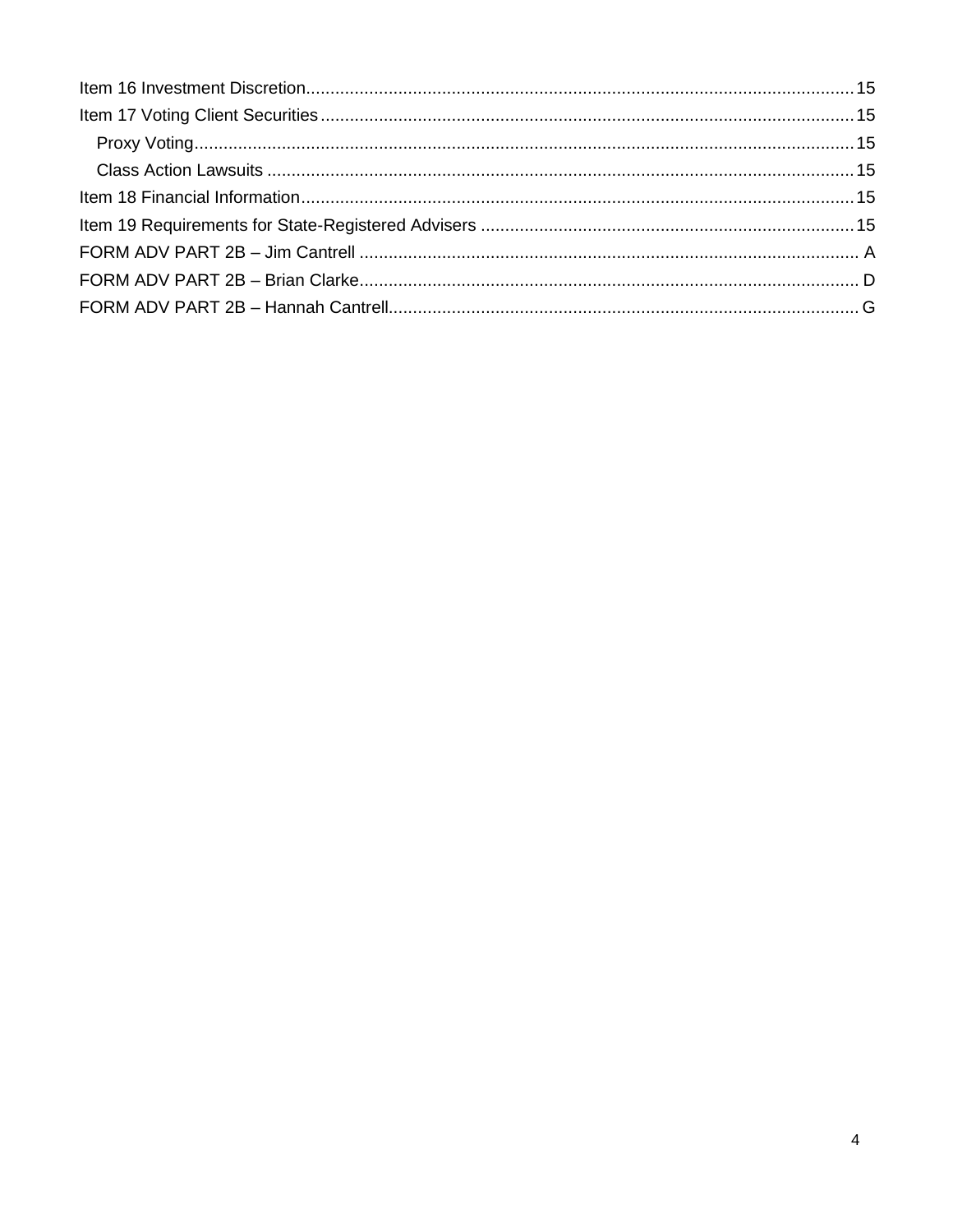# <span id="page-4-0"></span>**Item 4 Advisory Business**

#### <span id="page-4-1"></span>**Description of Services and Fees**

Financial Strategies, Inc. is a registered investment adviser primarily based in Brookfield, WI. We are organized as a corporation under the laws of the State of Wisconsin. We have been providing investment advisory services since 1991. James Cantrell is our principal owner.

The following paragraphs describe our services and fees. Please refer to the description of each investment advisory service listed below for information on how we tailor our advisory services to your individual needs. As used in this brochure, the words "we", "our" and "us" refer to Financial Strategies, Inc. and the words "you", "your" and "client" refer to you as either a client or prospective client of our firm.

#### <span id="page-4-2"></span>**Private Client Service**

Private Client Service (PCS) is a dynamic, broad based financial planning and investment management service. It encompasses ongoing support and coordination of your financial life and the ongoing management of your investment portfolio. When you contract with our firm for PCS, we agree to perform all, or some, of the following services depending on your specific needs:

- 1. Financial Independence Planning
- 2. College Tuition and Expense Planning
- 3. Other Accumulation Goals Planning
- 4. Life Insurance Planning
- 5. Additional Insurance Planning
- 6. Estate Planning
- 7. Investment Management may include:
	- **Asset Allocation:** Based upon data supplied by you or based upon a financial plan developed by us through our financial planning services, we will develop an asset allocation for your investment accounts.
	- **Existing vs. Ideal Portfolio:** Our process includes discussion and direction regarding the handling of existing investments. We will assess roadblocks that may exist and must be addressed when transitioning from the existing portfolio to our ideal portfolio. These roadblocks may include taxes, fees, penalties, and purchase restrictions.
	- **Investment Vehicle Selection:** We will recommend specific investment vehicles with which to implement the intended allocation, taking into account fees, expenses, purchase constraints, and other factors affecting your investment decisions.
	- **Implementation:** We will assist you in establishing the appropriate accounts, transferring existing accounts, and establishing ongoing funding or withdrawal plans. These accounts will be established at an approved custodian/broker/insurance firm providing specialized services to independent, Fee-Only, investment advisors. These accounts will be referred to as "managed assets" or "assets undermanagement".
	- **Discretion:** In accordance with documents executed with the custodian/broker/insurance firm, you will grant to us the limited discretionary authority to make trades, access information, and bill our fee to your account. This allows us to execute the transactions necessary to implement your investment plan, and you understand that we will do so without specific prior consultation with you.
	- **Management Services:** We will apply the benefit of our continuing study of economic conditions, investment markets, and investment vehicles to your managed assets. On the basis of these studies, we will, from time to time, adjust the asset allocation applied to your managed assets. We will also replace existing or add new investment vehicles to your investment mix as we deem appropriate for your situation. You understand that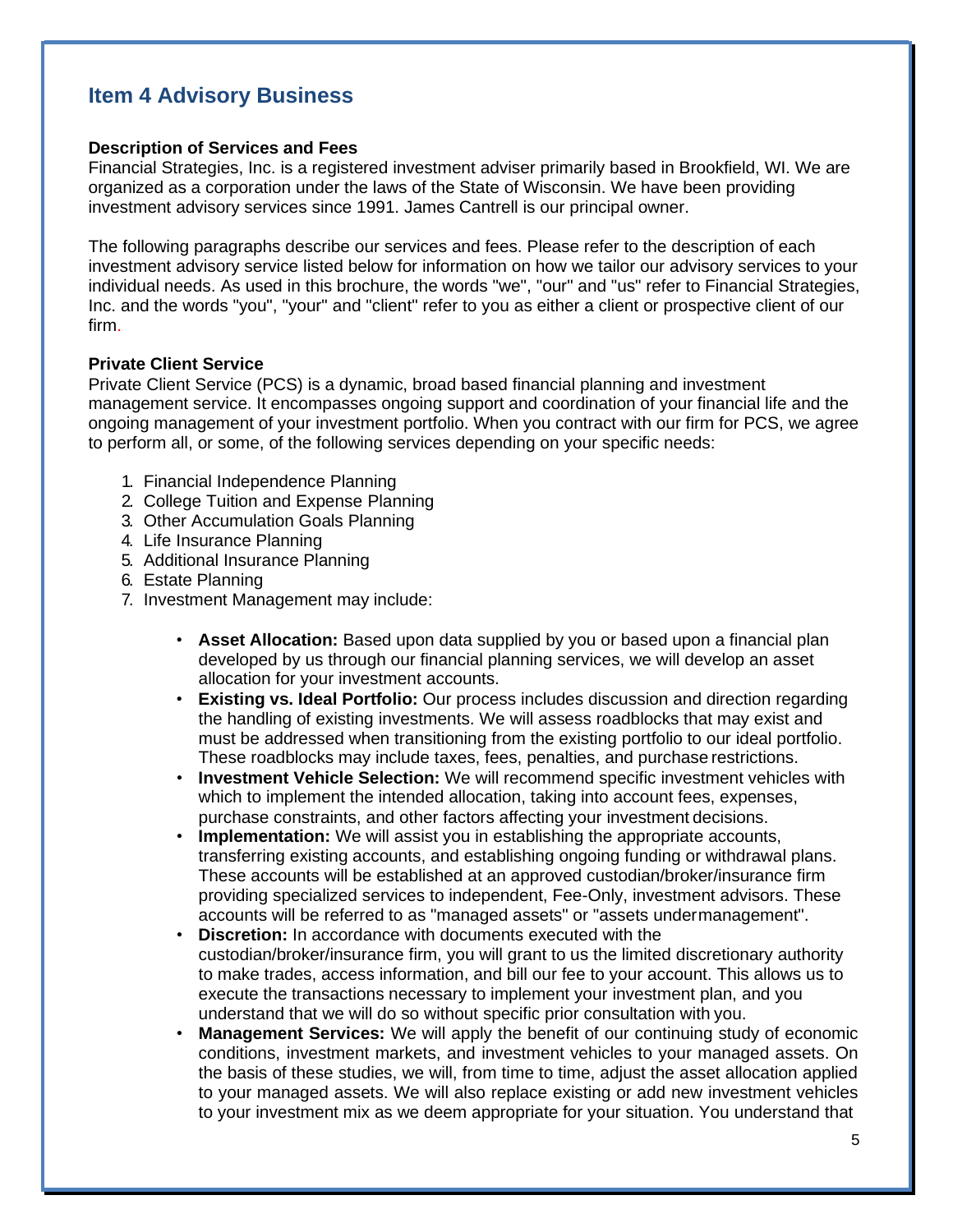we will make these investment decisions and execute the corresponding transactions in your managed assets without specific prior consultation with you.

• **Monitoring and Reporting:** At the end of each period, we will provide you with a statement setting forth the funds and securities which constitute your managed assets. This report will provide historical rate of return information specifically for your managed assets. This report will also show the fee calculation applied to your accounts. In addition, you will receive account statements directly from all custodian/broker/insurance firms with which you have accounts detailing current holdings and all transactions including any fees paid directly to us.

If you participate in our discretionary portfolio management services, we require you to grant our firm discretionary authority to manage your account. Discretionary authorization will allow us to determine the specific securities, and the amount of securities, to be purchased or sold for your account without your approval prior to each transaction. Discretionary authority is typically granted by the investment advisory agreement you sign with our firm and the appropriate trading authorization forms. You may limit our discretionary authority (for example, limiting the types of securities that can be purchased for your account) by providing our firm with your restrictions and guidelines in writing.

#### <span id="page-5-0"></span>**Investment Management Services**

For clients that want us to manage their assets but whose circumstances do not qualify for Private Client Services, we provide standalone discretionary Investment Management Services.

#### <span id="page-5-1"></span>**Financial Planning Services**

We offer comprehensive financial planning services which typically involve covering all appropriate aspects of a client's financial circumstances regarding the management of their financial resources based upon an analysis of their individual needs and may include but are not limited to addressing the following:

Auto, Homeowners, Umbrella Liability Insurance

• Review of current coverage and recommendations

Life Insurance

• Needs based analysis of Life Insurance

Disability Insurance

• Analysis and discussion of need for Disability Insurance

Long Term Care Insurance

• Discussion of Long-Term Care Insurance considerations

Estate Planning Assistance

- Discussion of the size and complexity of the estate and family situation
- Discussion of possible estate planning techniques for consideration
- Assistance in engaging an estate planning attorney for final recommendations and preparation of legal documents
- Additional legal fees will apply and are your responsibility

If you retain our firm for financial planning services, we will meet with you to gather information about your financial circumstances and objectives. We may also use financial planning software to determine your current financial position and to define and quantify your long-term goals and objectives. Once we specify those long-term objectives (both financial and non-financial), we will develop shorter-term,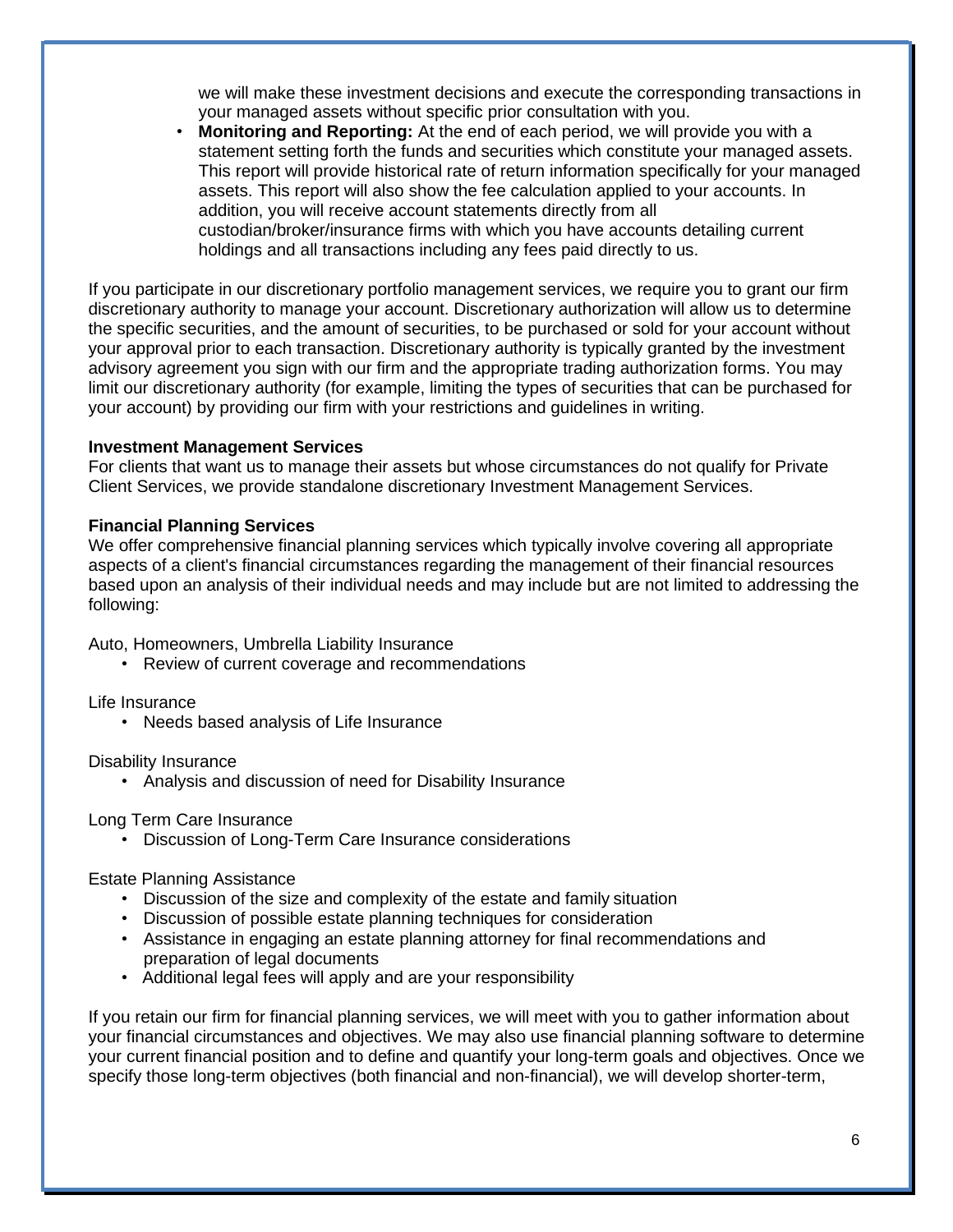targeted objectives. Once we review and analyze the information you provide to our firm and the data derived from our financial planning software, we will deliver a written plan to you, designed to help you achieve your stated financial goals and objectives.

Financial plans are based on your financial situation at the time we present the plan to you, and on the financial information you provide to us. You must promptly notify our firm if your financial situation, goals, objectives, or needs change.

You are under no obligation to act on our financial planning recommendations. Should you choose to act on any of our recommendations, you are not obligated to implement the financial plan through any of our other investment advisory services. Moreover, you may act on our recommendations by placing securities transactions with any brokerage firm.

#### <span id="page-6-0"></span>**Types of Investments**

We primarily offer advice on equity securities, corporate debt securities, certificates of deposit, municipal securities, investment company securities, and US Government securities. Additionally, we may advise you on any type of investment that we deem appropriate based on your stated goals and objectives. We may also provide advice on any type of investment held in your portfolio at the inception of our advisory relationship.

#### <span id="page-6-1"></span>**Assets Under Management**

As of December 31, 2020, we provided continuous management services for approximately \$105,733,000 in client assets on a discretionary basis.

### <span id="page-6-2"></span>**Item 5 Fees and Compensation**

#### <span id="page-6-3"></span>**Private Client Service Fee**

As compensation for PCS, you will be charged the following fees.

**Initial Flat Fee:** You will be charged an initial flat fee that is based on an hourly rate of \$300 per hour. The fee charged depends upon the complexity and scope of the plan, your financial situation, and your objective. Of that total, 50% is due as an initial deposit at the signing of an agreement. The remainder of the fee will be billed to you periodically or upon completion of the financial planning services. We will not require prepayment of a fee more than six months in advance and in excess of \$500.

**Ongoing Fee:** We charge ongoing management fee based on the schedule below:

| Asset Under Management     | <b>Annual Fee</b> |
|----------------------------|-------------------|
| Less than \$1,000,000      | 1.20%             |
| \$1,000,001 to \$2,000,000 | 1.00%             |
| \$2,000,001 to \$4,000,000 | 0.80%             |
| \$4,000,001 to \$7,000,000 | 0.60%             |
| Over \$7,000,001           | 0.40%             |

The fee will be charged in advance and will be billed as one quarter of the annual fee percentage per calendar quarter, based on the value of assets under management as of the end of the previous quarter. For new clients or for existing clients transferring in additional assets under management, as assets are transferred to accounts managed by us, partial time periods will be billed proportionally. Legacy clients may be subject to a different fee schedule.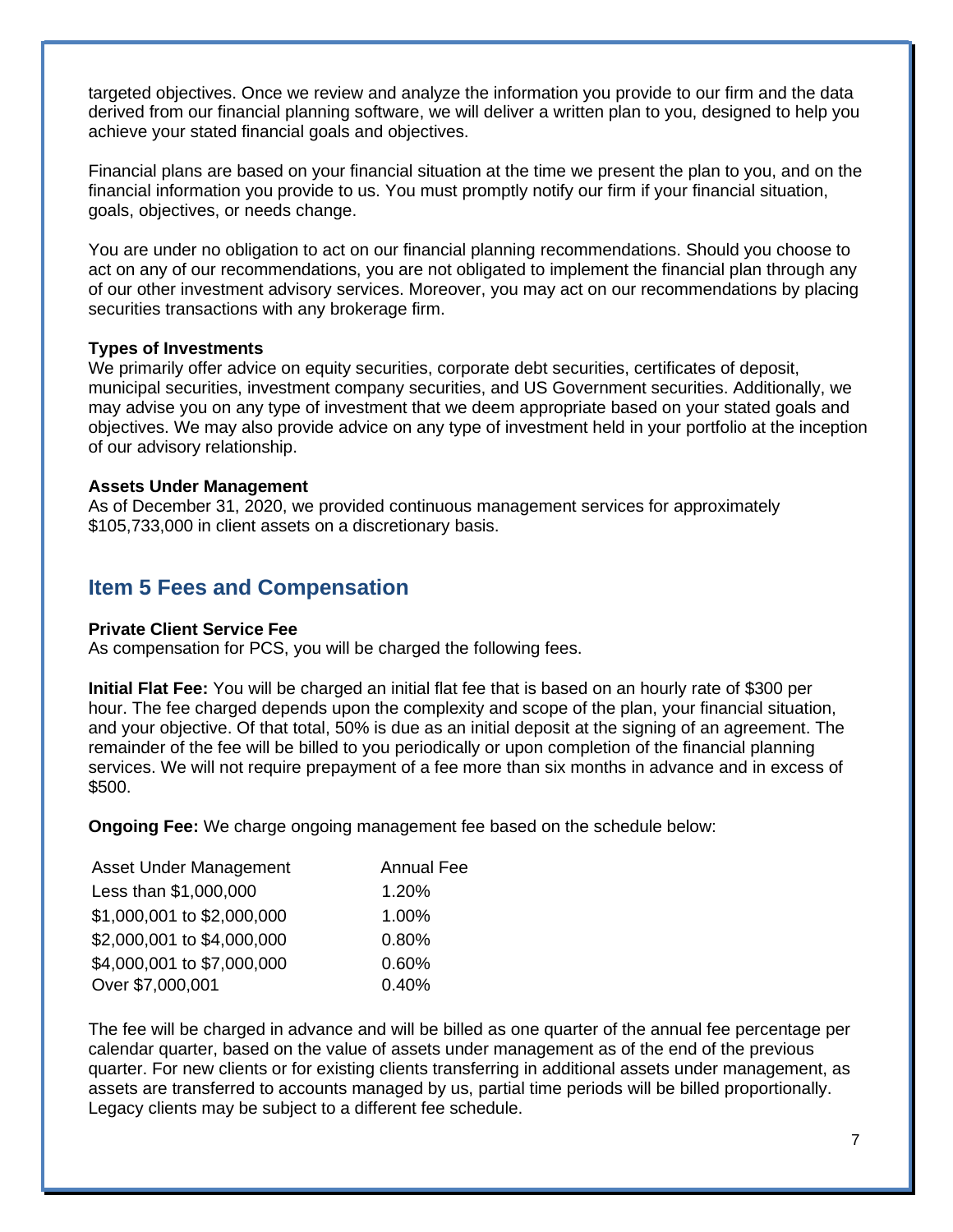Fees incurred due to the services of other professionals, advisors, or salespersons such as, but not limited to, attorneys, accountants, insurance representatives, etc. will be your responsibility.

At our discretion, we may combine the account values of family members living in the same household to determine the applicable advisory fee. For example, we may combine account values for you and your minor children, joint accounts with your spouse, and other types of related accounts. Combining account values may increase the asset total, which may result in your paying a reduced advisory.

We will deduct our fee directly from your account through the qualified custodian holding your funds and securities. We will deduct our advisory fee only when the following requirements are met:

- You provide our firm with written authorization permitting the fees to be paid directly from your account held by the qualified custodian.
- We send you an invoice showing the amount of the fee, the value of the assets on which the fee is based, and the specific manner in which the fee was calculated.
- The qualified custodian agrees to send you a statement, at least quarterly, indicating all amounts dispersed from your account including the amount of the advisory fee paid directly to our firm.

We encourage you to reconcile our invoices with the statement(s) you receive from the qualified custodian. If you find any inconsistent information between our invoice and the statement(s) you receive from the qualified custodian, please call our main office number located on the cover page of this brochure.

You may terminate the portfolio management agreement upon 30-days' written notice to our firm. You will incur a pro rata charge for services rendered prior to the termination of the portfolio management agreement, which means you will incur advisory fees only in proportion to the number of days in the quarter for which you are a client. If you have pre-paid advisory fees that we have not yet earned, you will receive a prorated refund of those fees.

#### <span id="page-7-0"></span>**Investment Management Services Fees**

Fees for standalone investment management based on the schedule below:

| Asset Under Management     | <b>Annual Fee</b> |
|----------------------------|-------------------|
| Less than \$1,000,000      | 1.20%             |
| \$1,000,001 to \$2,000,000 | 1.00%             |
| \$2,000,001 to \$4,000,000 | 0.80%             |
| \$4,000,001 to \$7,000,000 | 0.60%             |
| Over \$7,000,001           | 0.40%             |

The fee will be charged in advance and will be billed as one quarter of the annual fee percentage per calendar quarter, based on the value of assets under management as of the end of the previous quarter. For new clients or for existing clients transferring in additional assets under management, as assets are transferred to accounts managed by us, partial time periods will be billed proportionally. Legacy clients may be subject to a different fee schedule.

We will deduct our fee directly from your account through the qualified custodian holding your funds and securities. We will deduct our advisory fee only when the following requirements are met:

• You provide our firm with written authorization permitting the fees to be paid directly from your account held by the qualified custodian.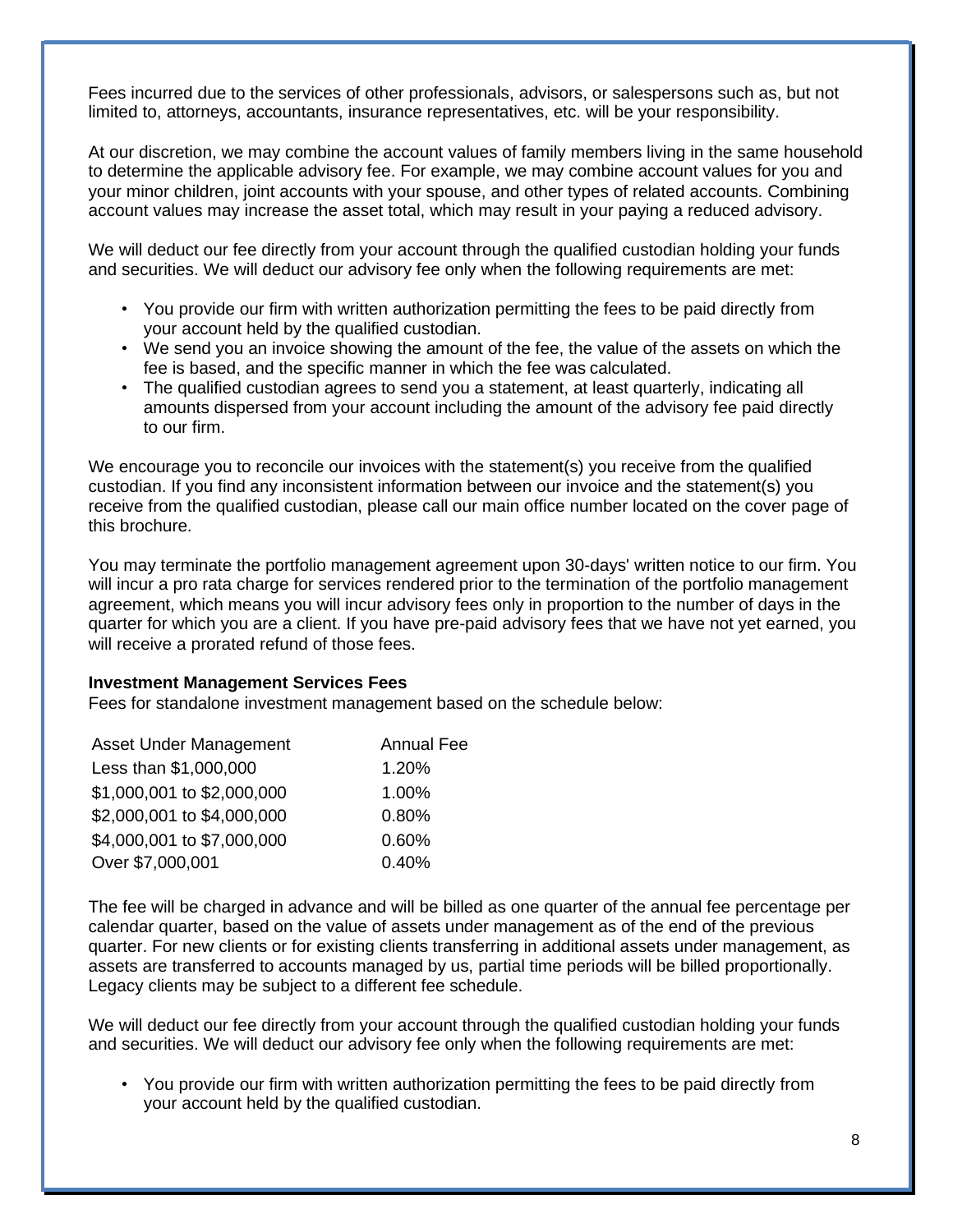- We send you an invoice showing the amount of the fee, the value of the assets on which the fee is based, and the specific manner in which the fee was calculated.
- The qualified custodian agrees to send you a statement, at least quarterly, indicating all amounts dispersed from your account including the amount of the advisory fee paid directly to our firm.

You may terminate the portfolio management agreement upon 30-days' written notice to our firm. You will incur a pro rata charge for services rendered prior to the termination of the portfolio management agreement, which means you will incur advisory fees only in proportion to the number of days in the quarter for which you are a client. If you have pre-paid advisory fees that we have not yet earned, you will receive a prorated refund of those fees.

#### <span id="page-8-0"></span>**Financial Planning Fees**

We charge a fixed fee ranging from \$1,000 to \$15,000 for a comprehensive financial plan which may be negotiable and is dependent on the scope and complexity of the plan, your situation, and your financial objectives. An estimate of the total time/cost will be determined at the start of the advisory relationship and quoted. We require that you pay 50% of the fee in advance and the remaining portion upon the completion of the services rendered. We will not require prepayment of a fee more than six months in advance and in excess of \$500.

At our discretion, we may offset our financial planning fees to the extent you implement the financial plan through our Private Client Service.

You may terminate the financial planning agreement by providing written notice to our firm. You will incur a pro rata charge for services rendered prior to the termination of the agreement. If you have pre-paid advisory fees that we have not yet earned, you will receive a prorated refund of those fees.

#### <span id="page-8-1"></span>**Additional Fees and Expenses**

As part of our investment advisory services to you, we may invest, or recommend that you invest, in mutual funds and exchange traded funds. The fees that you pay to our firm for investment advisory services are separate and distinct from the fees and expenses charged by mutual funds or exchange traded funds (described in each fund's prospectus) to their shareholders. These fees will generally include a management fee and other fund expenses. You will also incur transaction charges and/or brokerage fees when purchasing or selling securities. These charges and fees are typically imposed by the broker-dealer or custodian through whom your account transactions are executed. We do not share in any portion of the brokerage fees/transaction charges imposed by the broker-dealer or custodian. To fully understand the total cost you will incur, you should review all the fees charged by mutual funds, exchange traded funds, our firm, and others. For information on our brokerage practices, please refer to the *Brokerage Practices* section of this brochure.

### <span id="page-8-2"></span>**Item 6 Performance-Based Fees and Side-By-Side Management**

We do not accept performance-based fees or participate in side-by-side management. Side-by-side management refers to the practice of managing accounts that are charged performance-based fees while at the same time managing accounts that are not charged performance-based fees. Performance-based fees are fees that are based on a share of capital gains or capital appreciation of a client's account. Our fees are calculated as described in the *Advisory Business* section above and are not charged on the basis of a share of capital gains upon, or capital appreciation of, the funds in your advisory account.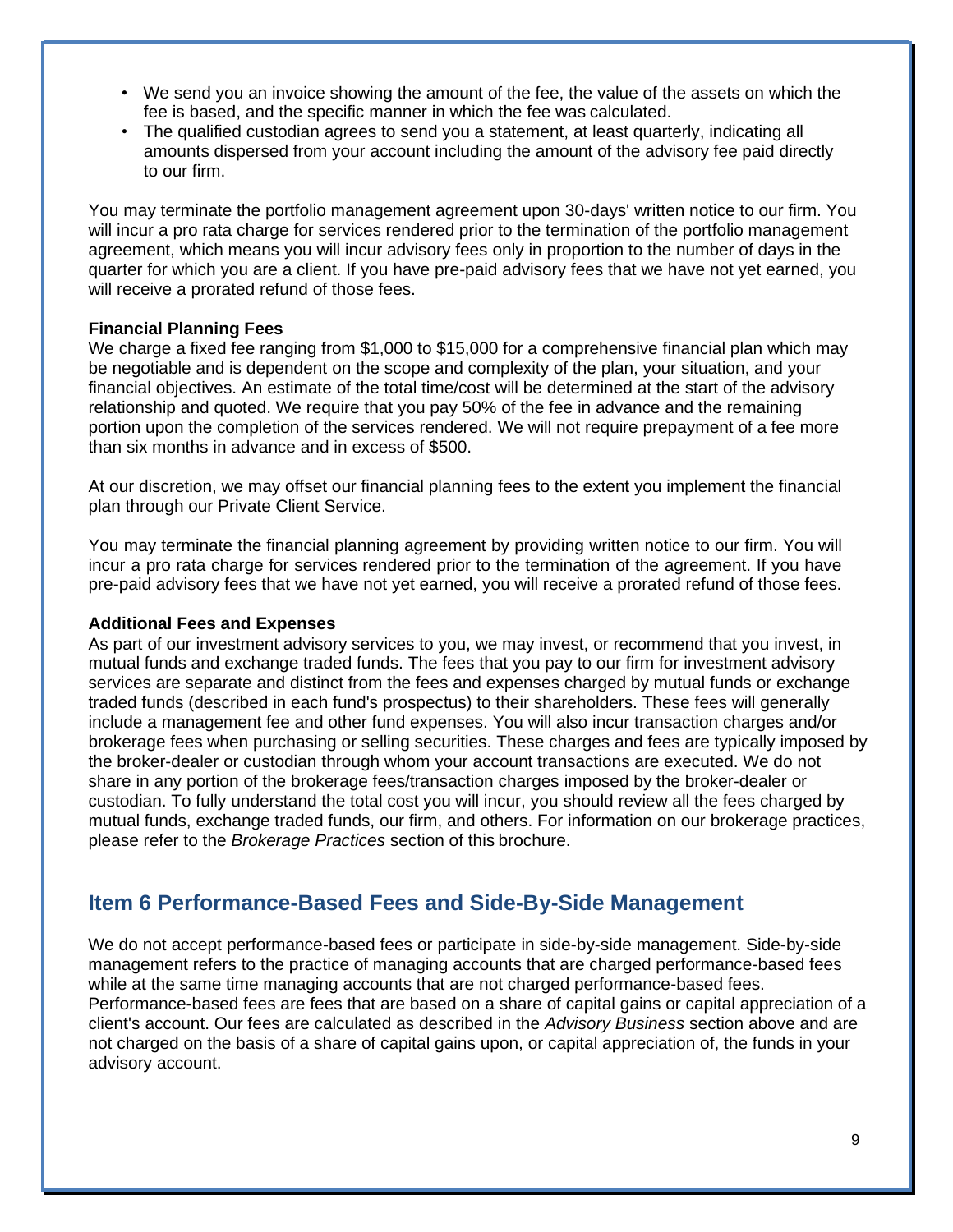# <span id="page-9-0"></span>**Item 7 Types of Clients**

We offer investment advisory services to individuals, trusts, estates and charitable organizations.

We generally impose a minimum of \$1,000,000 to open and maintain an advisory account and require a minimum annual fee of \$10,000; however, under no circumstances will the total fee charged by our firm exceed 3% of your assets under management. This account and fee minimum may be waived at our sole discretion if, for example, the client appears to have significant potential for increasing assets under management. We may also combine account values for you and your minor children, joint accounts with your spouse, and other types of related accounts to meet the statedminimum.

### <span id="page-9-1"></span>**Item 8 Methods of Analysis, Investment Strategies and Risk of Loss**

#### <span id="page-9-2"></span>**Our Methods of Analysis and Investment Strategies**

We may use one or more of the following methods of analysis or investment strategies when providing investment advice to you:

**Fundamental Analysis** - involves analyzing individual companies and their industry groups, such as a company's financial statements, details regarding the company's product line, the experience and expertise of the company's management, and the outlook for the company and its industry. The resulting data is used to measure the true value of the company's stock compared to the current market value.

**Risk:** The risk of fundamental analysis is that information obtained may be incorrect and the analysis may not provide an accurate estimate of earnings, which may be the basis for a stock's value. If securities prices adjust rapidly to new information, utilizing fundamental analysis may not result in favorable performance.

**Cyclical Analysis** - a type of technical analysis that involves evaluating recurring price patterns and trends. Economic/business cycles may not be predictable and may have many fluctuations between long term expansions and contractions.

**Risk:** The lengths of economic cycles may be difficult to predict with accuracy and therefore the risk of cyclical analysis is the difficulty in predicting economic trends and consequently the changing value of securities that would be affected by these changing trends.

**Long-Term Purchases** - securities purchased with the expectation that the value of those securities will grow over a relatively long period of time, generally greater than one year.

**Risk:** Using a long-term purchase strategy generally assumes the financial markets will go up in the long-term which may not be the case. There is also the risk that the segment of the market that you are invested in or perhaps just your particular investment will go down over time even if the overall financial markets advance. Purchasing investments long-term may create an opportunity cost - "locking-up" assets that may be better utilized in the short-term in other investments.

**Margin Transactions** - a securities transaction in which an investor borrows money to purchase a security, in which case the security serves as collateral on the loan.

**Risk:** If the value of the shares drops sufficiently, the investor will be required to either deposit more cash into the account or sell a portion of the stock in order to maintain the margin requirements of the account. This is known as a "margin call." An investor's overall risk includes the amount of money invested plus the amount that was loaned to them.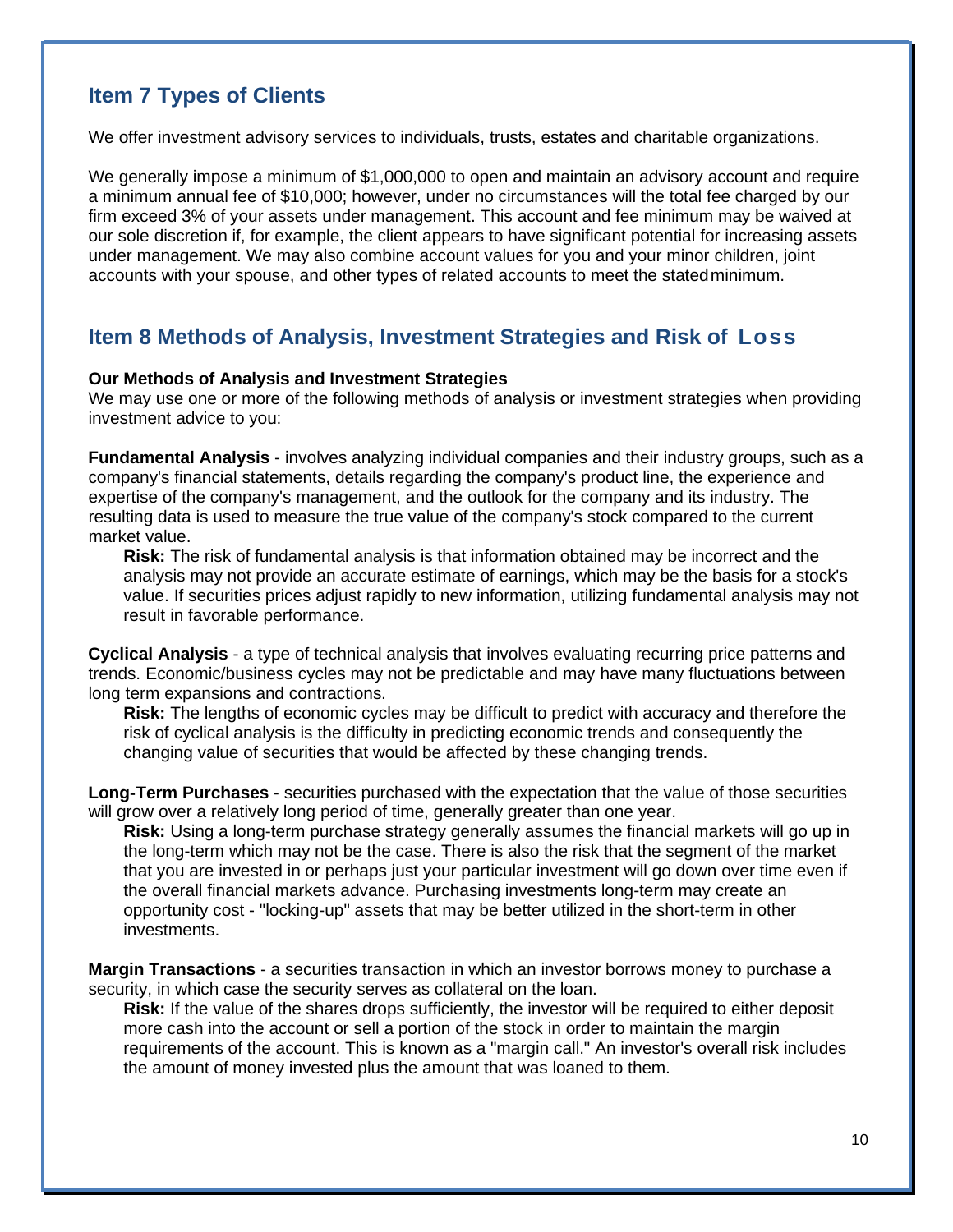Our investment strategies and advice may vary depending upon each client's specific financial situation. As such, we determine investments and allocations based upon your predefined objectives, risk tolerance, time horizon, financial horizon, financial information, liquidity needs, and other various suitability factors. Your restrictions and guidelines may affect the composition of your portfolio.

#### <span id="page-10-0"></span>**Risk of Loss**

Investing in securities involves risk of loss that you should be prepared to bear. We do not represent or guarantee that our services or methods of analysis can or will predict future results, successfully identify market tops or bottoms, or insulate clients from losses due to market corrections or declines. We cannot offer any guarantees or promises that your financial goals and objectives will be met. Past performance is in no way an indication of future performance.

#### <span id="page-10-1"></span>**Recommendation of Particular Types of Securities**

As disclosed under the *Advisory Business* section in this brochure, we recommend all types of securities and we do not necessarily recommend one particular type of security over another, however, we may recommend other types of investments as appropriate for you since each client has different needs and different tolerance for risk. Each type of security has its own unique set of risks associated with it and it would not be possible to list here all of the specific risks of every type of investment. Even within the same type of investment, risks can vary widely. However, in very general terms, the higher the anticipated return of an investment, the higher the risk of loss associated with it.

### <span id="page-10-2"></span>**Item 9 Disciplinary Information**

Financial Strategies, Inc. has been registered and providing investment advisory services since 1991. Neither our firm nor any of our management persons has any reportable disciplinary information.

# <span id="page-10-3"></span>**Item 10 Other Financial Industry Activities and Affiliations**

We have not provided information on other financial industry activities and affiliations because we do not have any relationship or arrangement that is material to our advisory business or to our clients with any of the types of entities listed below.

- 1. broker-dealer, municipal securities dealer, or government securities dealer or broker.
- 2. investment company or other pooled investment vehicle (including a mutual fund, closed-end investment company, unit investment trust, private investment company or "hedge fund," and offshore fund).
- 3. other investment adviser or financial planner.
- 4. futures commission merchant, commodity pool operator, or commodity trading advisor.
- 5. banking or thrift institution.
- 6. accountant or accounting firm.
- 7. lawyer or law firm.
- 8. insurance company or agency.
- 9. pension consultant.
- 10. real estate broker or dealer.
- 11. sponsor or syndicator of limited partnerships.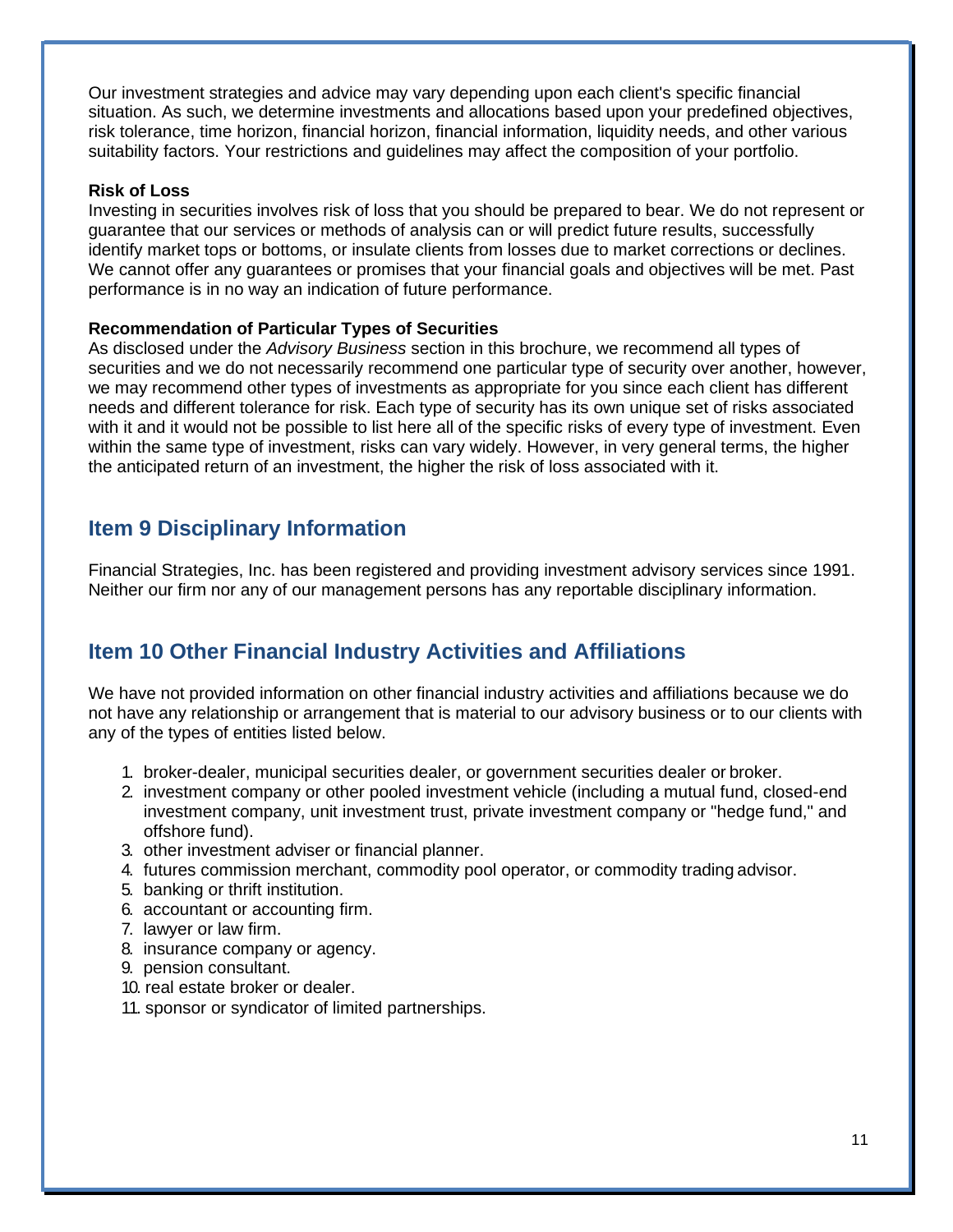# <span id="page-11-0"></span>**Item 11 Code of Ethics, Participation or Interest in Client Transactions and Personal Trading**

#### <span id="page-11-1"></span>**Description of Our Code of Ethics**

We strive to comply with applicable laws and regulations governing our practices. Therefore, our Code of Ethics includes guidelines for professional standards of conduct for persons associated with our firm. Our goal is to protect your interests at all times and to demonstrate our commitment to our fiduciary duties of honesty, good faith, and fair dealing with you. All persons associated with our firm are expected to adhere strictly to these guidelines. Persons associated with our firm are also required to report any violations of our Code of Ethics. Additionally, we maintain and enforce written policies reasonably designed to prevent the misuse or dissemination of material, non-public information about you or your account holdings by persons associated with our firm.

Clients or prospective clients may obtain a copy of our Code of Ethics by contacting us at the telephone number on the cover page of this brochure.

#### <span id="page-11-2"></span>**Participation or Interest in Client Transactions**

Neither our firm nor any persons associated with our firm has any material financial interest in client transactions beyond the provision of investment advisory services as disclosed in this brochure.

#### <span id="page-11-3"></span>**Personal Trading Practices**

Our firm or persons associated with our firm may buy or sell the same securities that we recommend to you or securities in which you are already invested. A conflict of interest exists in such cases because we have the ability to trade ahead of you and potentially receive more favorable prices than you will receive. To eliminate this conflict of interest, it is our policy that neither our firm nor persons associated with our firm shall have priority over your account in the purchase or sale of securities.

#### <span id="page-11-4"></span>**Your Privacy**

We view protecting your private information as a top priority. Pursuant to applicable privacy requirements, we have instituted policies and procedures to ensure that we keep your personal information private and secure.

We do not disclose any nonpublic personal information about you to any nonaffiliated third parties, except as permitted by law and in accordance with our privacy notice. In the course of servicing your account, we may share some information with our service providers, such as transfer agents, custodians, broker-dealers, accountants, consultants, and attorneys.

We restrict internal access to nonpublic personal information about you to employees, who need that information in order to provide products or services to you. We maintain physical and procedural safeguards that comply with regulatory standards to guard your nonpublic personal information and to ensure our integrity and confidentiality. We will not sell information about you or your accounts to anyone. We do not share your information unless it is required to process a transaction, at your request, or allowed by law.

You will receive a copy of our privacy notice prior to or at the time you sign an advisory agreement with our firm. Thereafter, we will deliver a copy of the current privacy policy notice to you on an annual basis. Please contact our main office at the telephone number on the cover page of this brochure if you have any questions regarding this policy.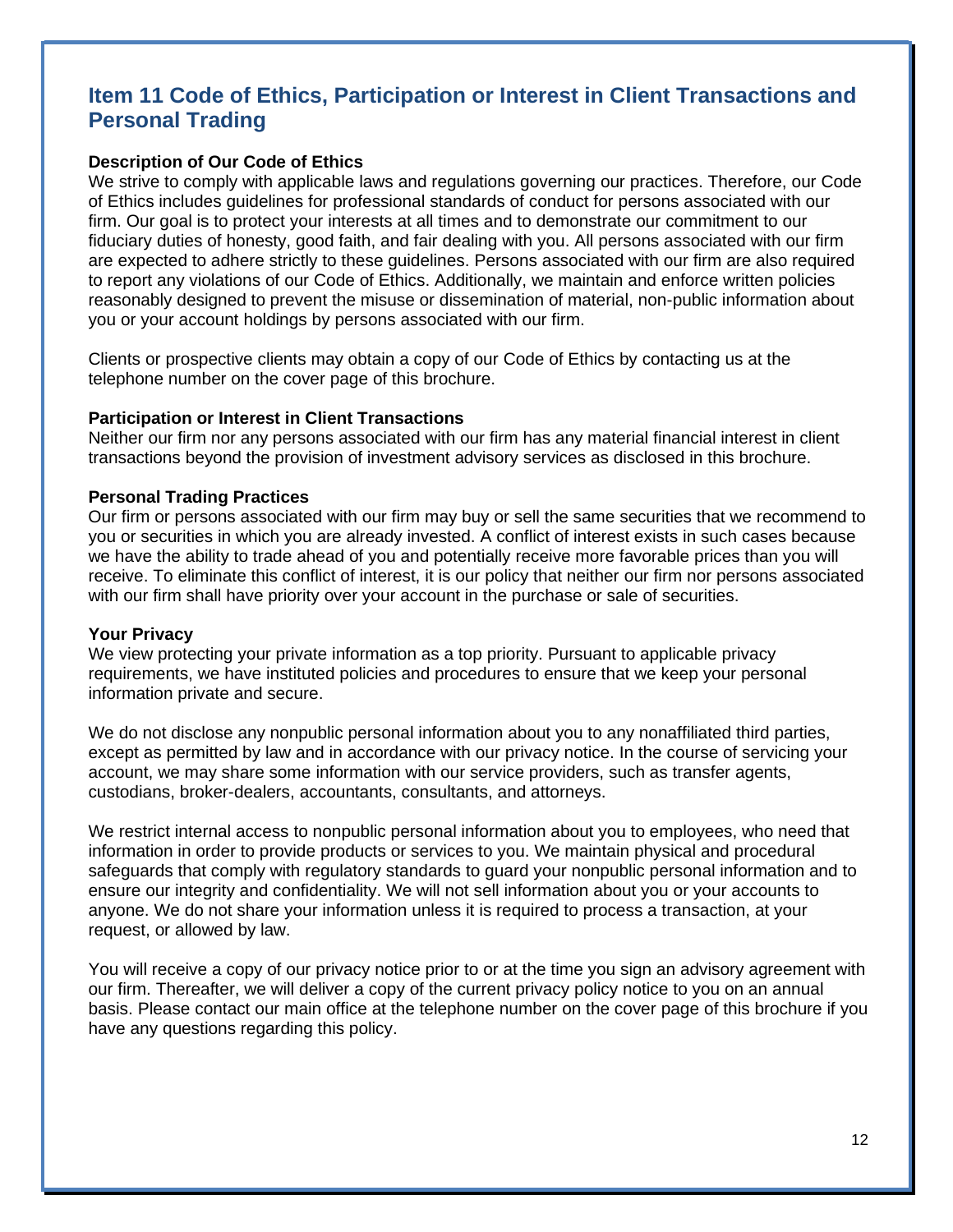# <span id="page-12-0"></span>**Item 12 Brokerage Practices**

Advisor participates in the institutional advisor program (the "Program") offered by TD Ameritrade Institutional. TD Ameritrade Institutional is a division of TD Ameritrade Inc., member FINRA/SIPC/NFA ("TD Ameritrade "), an unaffiliated SEC-registered broker-dealer and FINRA member. TD Ameritrade offers to independent investment advisors services which include custody of securities, trade execution, clearance and settlement of transactions. Advisor receives some benefits from TD Ameritrade through its participation in the Program.

As disclosed above, Advisor participates in TD Ameritrade's institutional customer program and Advisor may recommend TD Ameritrade to Clients for custody and brokerage services. There is no direct link between Advisor's participation in the program and the investment advice it gives to its Clients, although Advisor receives economic benefits through its participation in the program that are typically not available to TD Ameritrade retail investors. These benefits include the following products and services (provided without cost or at a discount): receipt of duplicate Client statements and confirmations; research related products and tools; consulting services; access to a trading desk serving Advisor participants; access to block trading (which provides the ability to aggregate securities transactions for execution and then allocate the appropriate shares to Client accounts); the ability to have advisory fees deducted directly from Client accounts; access to an electronic communications network for Client order entry and account information; access to mutual funds with no transaction fees and to certain institutional money managers; and discounts on compliance, marketing, research, technology, and practice management products or services provided to Advisor by third party vendors. TD Ameritrade may also have paid for business consulting and professional services received by Advisor's related persons. Some of the products and services made available by TD Ameritrade through the program may benefit Advisor but may not benefit its Client accounts. These products or services may assist Advisor in managing and administering Client accounts, including accounts not maintained at TD Ameritrade. Other services made available by TD Ameritrade are intended to help Advisor manage and further develop its business enterprise. The benefits received by Advisor or its personnel through participation in the program do not depend on the amount of brokerage transactions directed to TD Ameritrade. As part of its fiduciary duties to clients, Advisor endeavors at all times to put the interests of its clients first. Clients should be aware, however, that the receipt of economic benefits by Advisor or its related persons in and of itself creates a potential conflict of interest and may indirectly influence the Advisor's choice of TD Ameritrade for custody and brokerageservices.

#### <span id="page-12-1"></span>**Brokerage for Client Referrals**

We do not receive client referrals from broker-dealers in exchange for cash or other compensation, such as brokerage services or research.

#### <span id="page-12-2"></span>**Block Trades**

We do not combine multiple orders for shares of the same securities purchased for advisory accounts we manage (the practice of combining multiple orders for shares of the same securities is commonly referred to as "block trading"). Accordingly, you may pay different prices for the same securities transactions than other clients pay. Furthermore, we may not be able to buy and sell the same quantities of securities for you and you may pay higher commissions, fees, and/or transaction costs than other clients.

#### <span id="page-12-3"></span>**Trade Errors**

In the event a trading error occurs in your account, our policy is to restore your account to the position it should have been in had the trading error not occurred. Depending on the circumstances, corrective actions may include canceling the trade, adjusting an allocation, and/or reimbursing the account. If a trade error results in a profit, the trade error will be corrected in the trade error account of the executing broker-dealer and you will not keep the profit.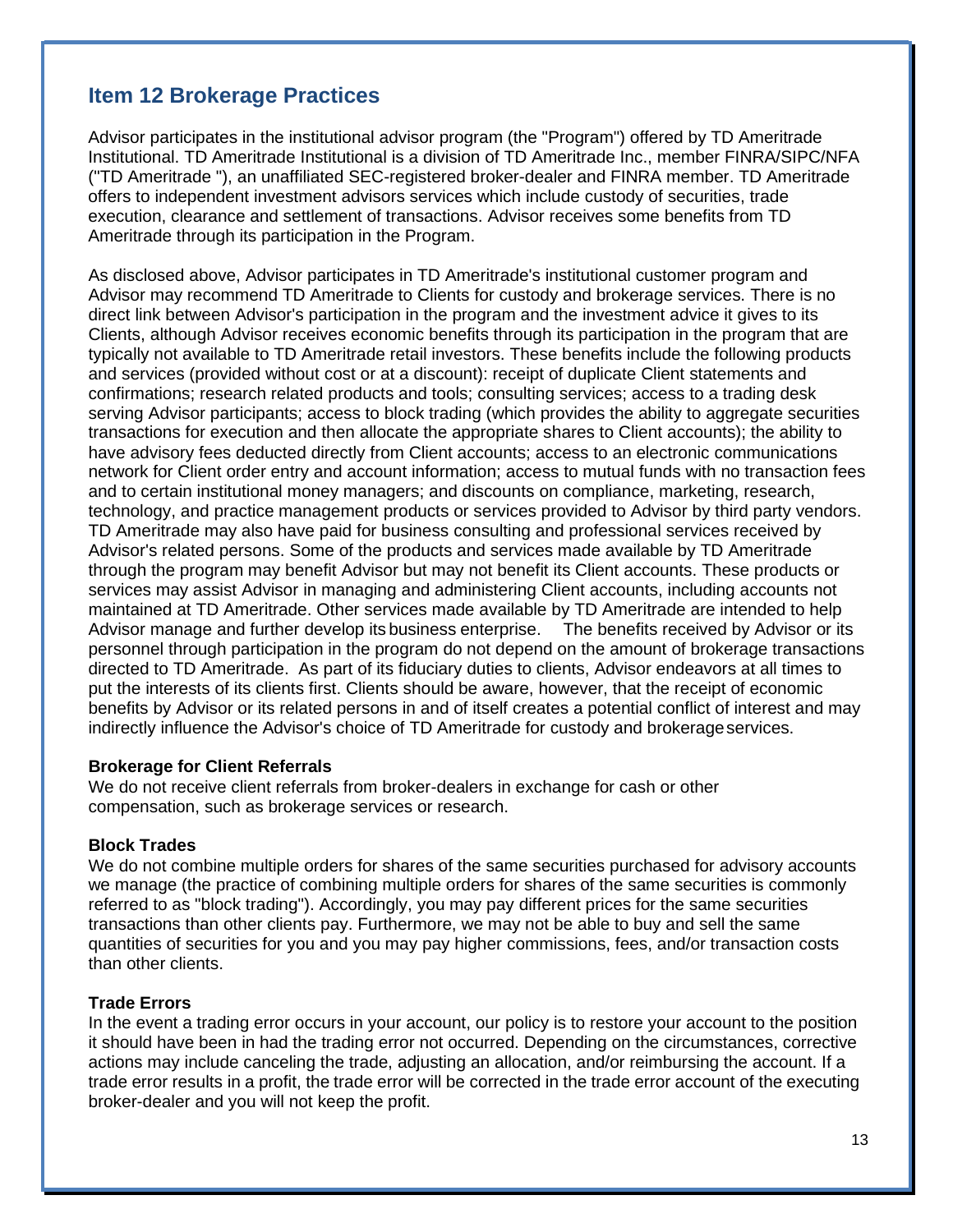# <span id="page-13-0"></span>**Item 13 Review of Accounts**

James Cantrell, Chief Compliance Officer of our firm, will monitor your accounts on a periodic basis and will conduct account reviews at least quarterly to ensure the advisory services provided to you and that the portfolio mix is consistent with your current investment needs and objectives. Additional reviews may be conducted based on various circumstances, including, but not limited to:

- contributions and withdrawals,
- year-end tax planning,
- market moving events,
- security specific events, and/or,
- changes in your risk/return objectives.

We will provide you with additional or regular written reports in conjunction with account reviews. Reports we provide to you will contain relevant account and/or market-related information such as an inventory of account holdings and account performance, etc. You will receive trade confirmations and monthly or quarterly statements from your account custodian(s).

# <span id="page-13-1"></span>**Item 14 Client Referrals and Other Compensation**

We do not receive any compensation from any third party in connection with providing investment advice to you nor do we compensate any individual or firm for client referrals.

Please refer to the *Brokerage Practices* section above for disclosures on research and other benefits we may receive resulting from our relationship with TD Ameritrade.

### <span id="page-13-2"></span>**Item 15 Custody**

As paying agent for our firm, your independent custodian will directly debit your account(s) for the payment of our advisory fees. This ability to deduct our advisory fees from your accounts causes our firm to exercise limited custody over your funds or securities. We do not have physical custody of any of your funds and/or securities. Your funds and securities will be held with a bank, broker-dealer, or other independent, qualified custodian. You will receive account statements from the independent, qualified custodian(s) holding your funds and securities at least quarterly. The account statementsfrom your custodian(s) will indicate the amount of our advisory fees deducted from your account(s) each billing period. You should carefully review account statements for accuracy.

You should compare our statements with the statements from your account custodian(s) to reconcile the information reflected on each statement. If you have a question regarding your account statement, or if you did not receive a statement from your custodian, please contact us directly at the telephone number on the cover page of this brochure.

The Firm is deemed to have constructive custody of assets to the extent it uses Standing Letters of Authorizations ("SLOAs") for third-party money movement. The Firm follows the guidance set forth in the SEC No-Action Letter of February 21, 2017 to avoid the requirement of the surprise annual audit of these assets which would otherwise be required of an adviser with custody.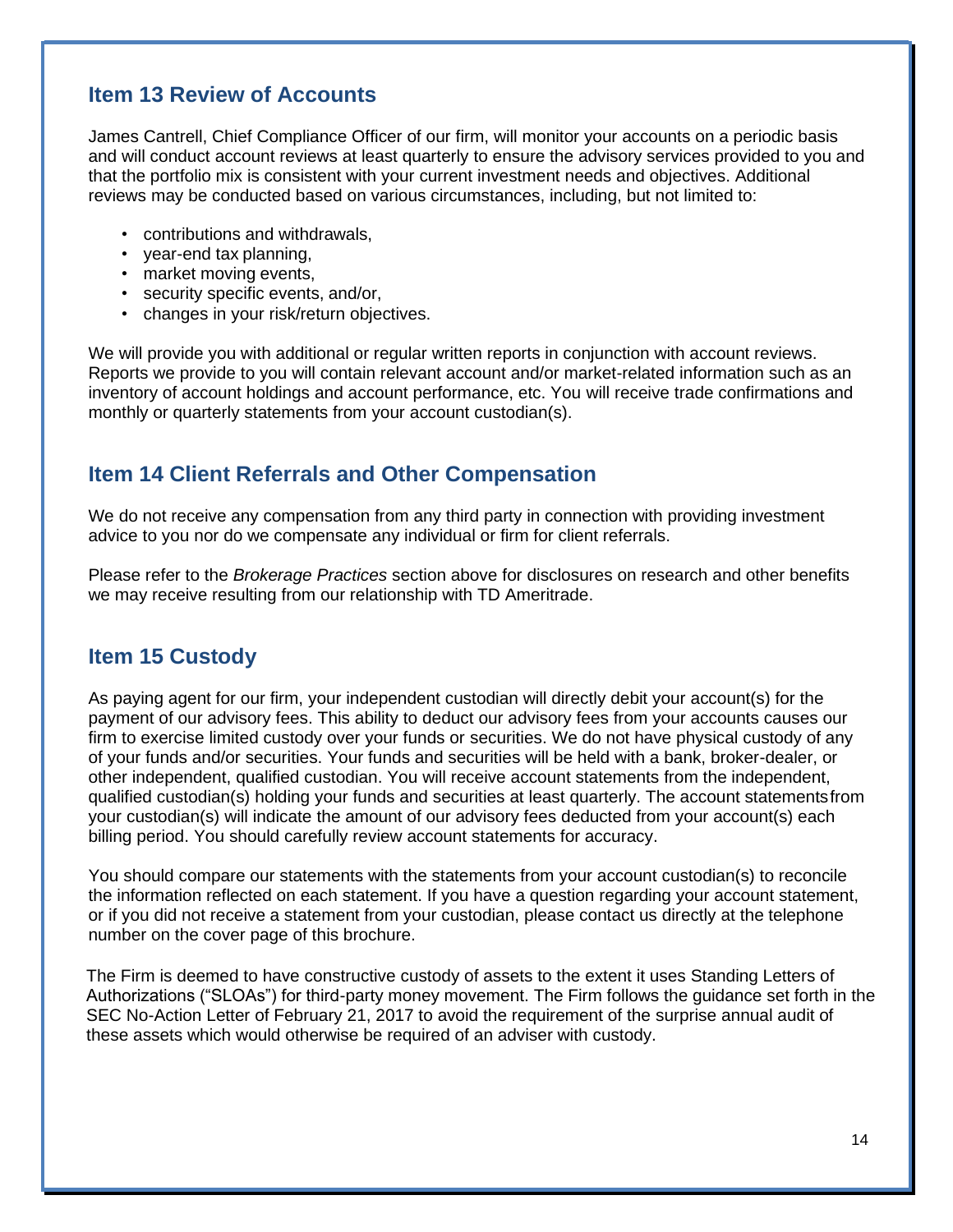### <span id="page-14-0"></span>**Item 16 Investment Discretion**

Before we can buy or sell securities on your behalf, you must first sign our discretionary management agreement, and the appropriate trading authorization forms.

You may grant our firm discretion over the selection and amount of securities to be purchased or sold for your account(s) without obtaining your consent or approval prior to each transaction. You may specify investment objectives, guidelines, and/or impose certain conditions or investment parameters

for your account(s). For example, you may specify that the investment in any particular stock or industry should not exceed specified percentages of the value of the portfolio and/or restrictions or prohibitions of transactions in the securities of a specific industry or security. Please refer to the *Advisory Business* section in this brochure for more information on our discretionary management services.

### <span id="page-14-1"></span>**Item 17 Voting Client Securities**

#### <span id="page-14-2"></span>**Proxy Voting**

We will not vote proxies on behalf of your advisory accounts. At your request, we may offer you advice regarding corporate actions and the exercise of your proxy voting rights. If you own shares of applicable securities, you are responsible for exercising your right to vote as a shareholder.

In most cases, you will receive proxy materials directly from the account custodian. However, in the event we were to receive any written or electronic proxy materials, we would forward them directly to you by mail, unless you have authorized our firm to contact you by electronic mail, in which case, we would forward any electronic solicitation to vote proxies.

#### <span id="page-14-3"></span>**Class Action Lawsuits**

We do not determine if securities held by you are the subject of a class action lawsuit or whether you are eligible to participate in class action settlements or litigation nor do we initiate or participate in litigation to recover damages on your behalf for injuries as a result of actions, misconduct, or negligence by issuers of securities held by you.

### <span id="page-14-4"></span>**Item 18 Financial Information**

Our firm does not have any financial condition or impairment that would prevent us from meeting our contractual commitments to you. We do not take physical custody of client funds or securities, or serve as trustee or signatory for client accounts, and, we do not require the prepayment of more than \$500 in fees six or more months in advance nor have we filed a bankruptcy petition at any time in the past ten years. Therefore, we are not required to include a financial statement with this brochure.

### <span id="page-14-5"></span>**Item 19 Requirements for State-Registered Advisers**

Refer to the Part(s) 2B for background information about management personnel and those giving advice on behalf of our firm, including James Cantrell, President.

Our firm is not actively engaged in any business other than giving investment advice.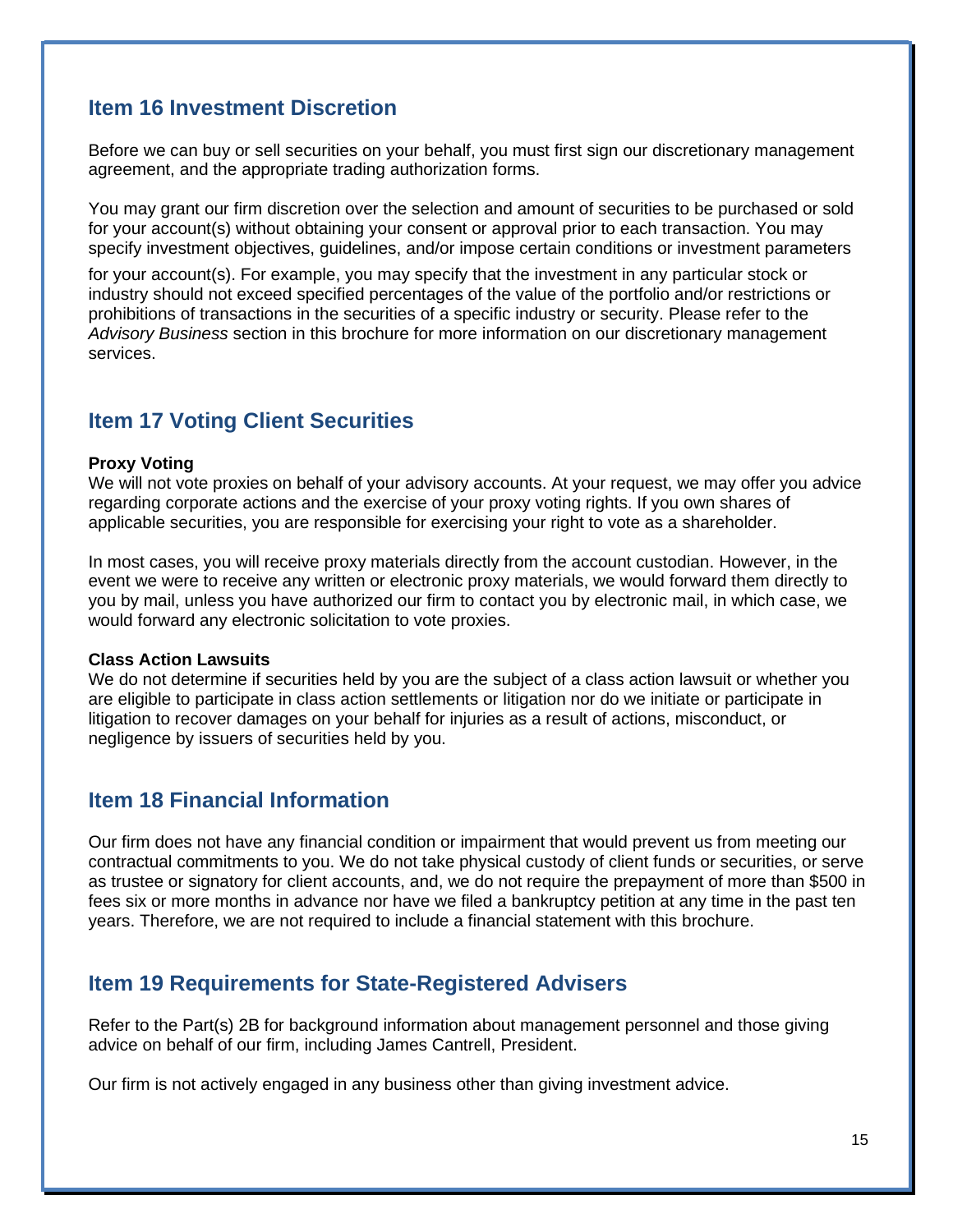Neither our firm, nor any persons associated with our firm are compensated for advisory services with performance-based fees. Please refer to the "Performance-Based Fees and Side-By-Side Management" section above for additional information on this topic.

Neither our firm, nor any of our management persons have any reportable arbitration claims, civil, selfregulatory organization proceedings or administrative proceedings.

Neither our firm, nor any of our management persons have a material relationship or arrangement with any issuer of securities.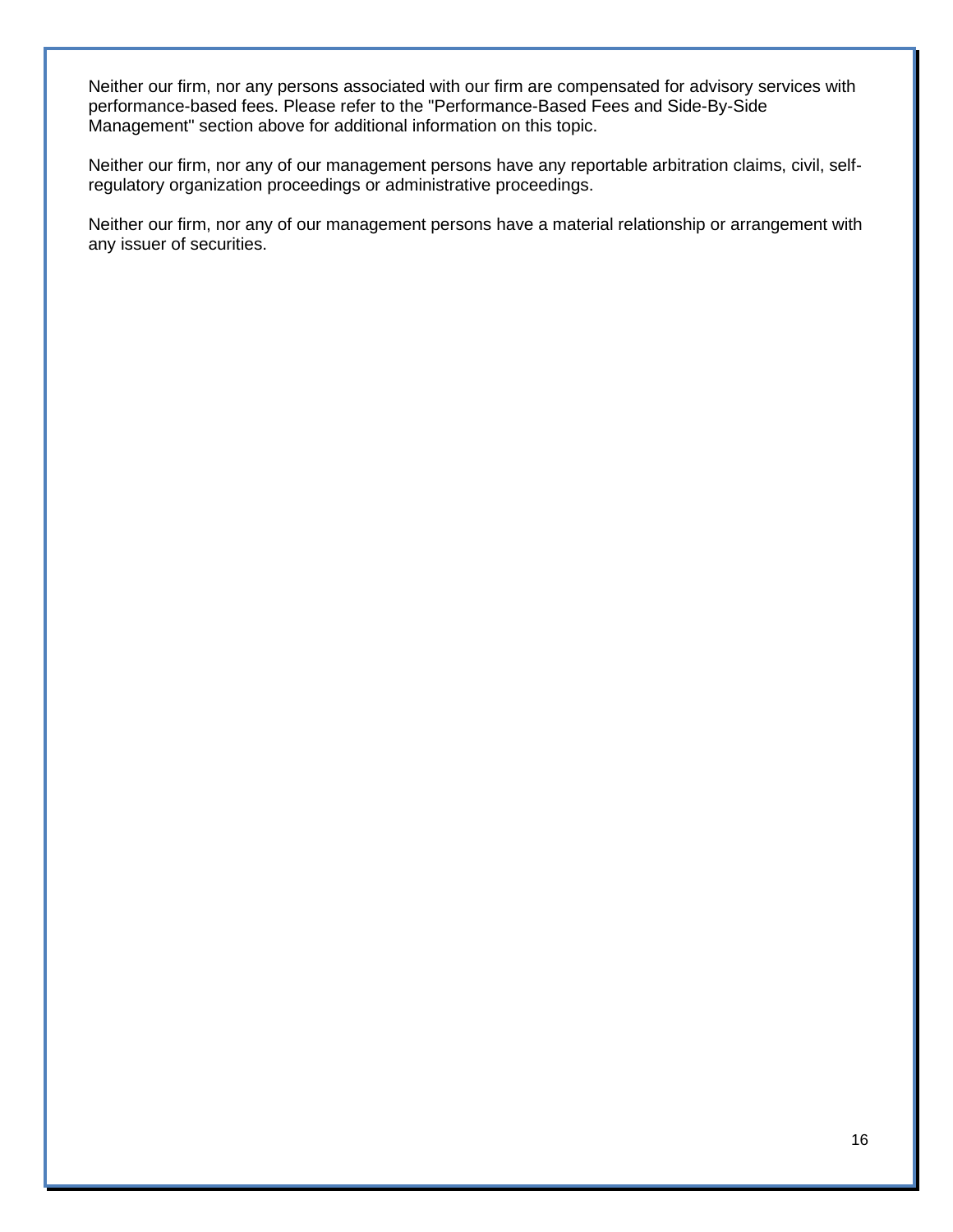### **Jim Cantrell, CFP®**

# **Financial Strategies, Inc.**

**13555 Bishops Ct., Suite 340 Brookfield, WI 53005**

**Telephone: 262-821-1664 Facsimile: 262-821-0762**

**March 23, 2021**

#### **FORM ADV PART 2B BROCHURE SUPPLEMENT**

<span id="page-16-0"></span>This brochure supplement provides information about Jim Cantrell that supplements the Financial Strategies, Inc. brochure. You should have received a copy of that brochure. Contact us at 262-821- 1664 if you did not receive Financial Strategies, Inc.'s brochure or if you have any questions about the contents of this supplement.

Additional information about Jim Cantrell (CRD# 2087445) is available on the SEC's website at [www.adviserinfo.sec.gov.](http://www.adviserinfo.sec.gov/)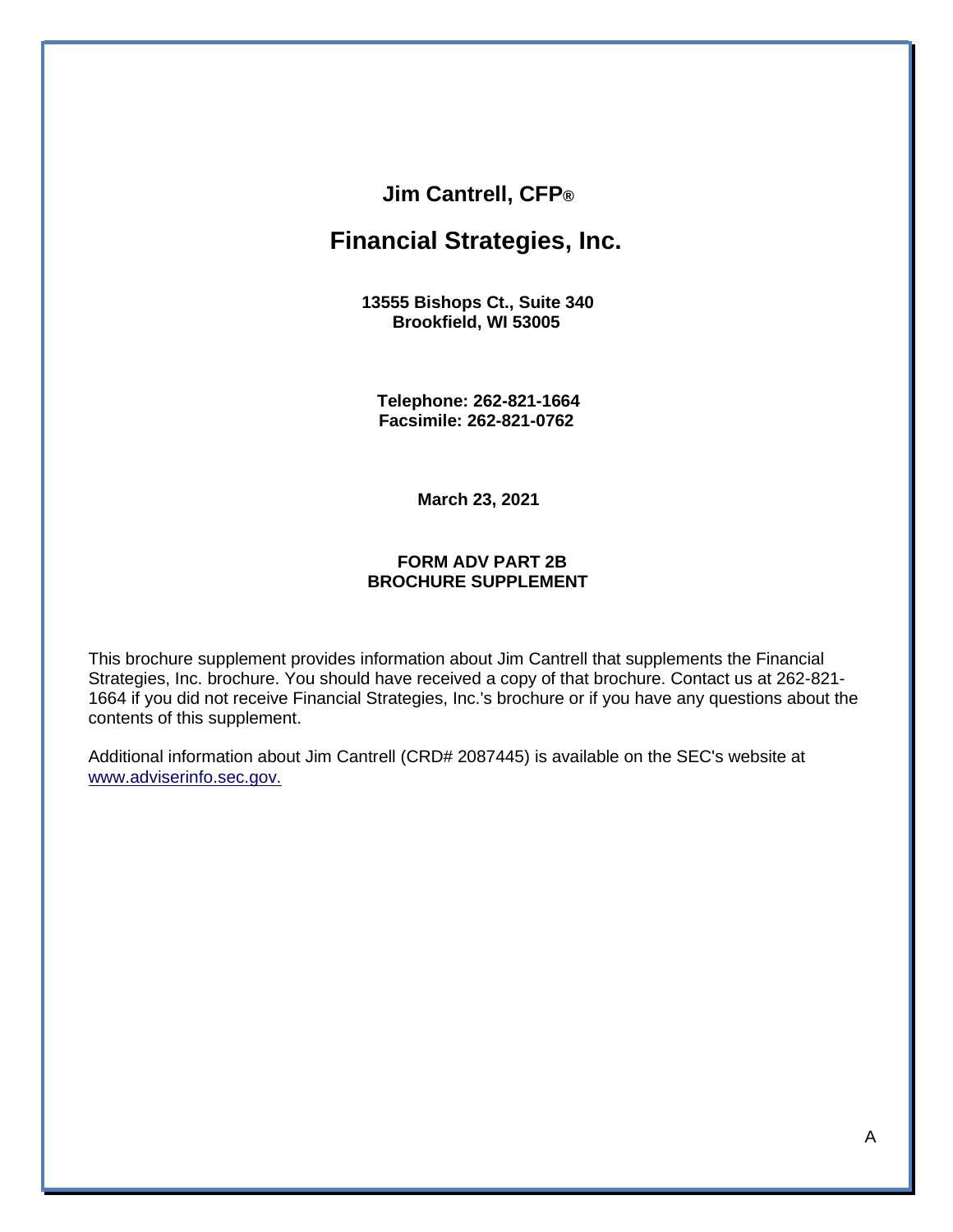# **Item 2 Educational Background and Business Experience**

### **Jim Cantrell**

*Year of Birth:* 1964

*Education:*

- University of Wisconsin Plattevillle, Attended August 1982 to December 1982
- University of Milwaukee, Attended August 1984 to May 1986
- College for Financial Planning, CFP Professional Education Program *Business Background:*
	- Financial Strategies, Inc., President/Chief Compliance Officer, 1991 Present

### Certifications:

**The CERTIFIED FINANCIAL PLANNER, CFP** and federally registered CFP (with flame design) marks (collectively, the "CFP marks") are professional certification marks granted in the United States by Certified Financial Planner Board of Standards, Inc. ("CFP Board").

The CFP certification is a voluntary certification; no federal or state law or regulation requires financial planners to hold CFP certification. It is recognized in the United States and a number of other countries for its (1) high standard of professional education; (2) stringent code of conduct and standards of practice; and (3) ethical requirements that govern professional engagements with clients.

To attain the right to use the CFP marks, an individual must satisfactorily fulfill the following requirements:

- Education Complete an advanced college-level course of study addressing the financial planning subject areas that CFP Board's studies have determined as necessary for the competent and professional delivery of financial planning services, and attain a Bachelor's Degree from a regionally accredited United States college or university (or its equivalent from a foreign university). CFP Board's financial planning subject areas include insurance planning and risk management, employee benefits planning, investment planning, income tax planning, retirement planning, and estate planning;
- Examination Pass the comprehensive CFP Certification Examination. The examination, administered in 10 hours over a two-day period, includes case studies and client scenarios designed to test one's ability to correctly diagnose financial planning issues and apply one's knowledge of financial planning to real world circumstances;
- Experience Complete at least three years of full-time financial planning-related experience (or the equivalent, measured as 2,000 hours per year); and
- Ethics Agree to be bound by CFP Board's *Standards of Professional Conduct*, a set of documents outlining the ethical and practice standards for CFP professionals.

Individuals who become certified must complete the following ongoing education and ethics requirements in order to maintain the right to continue to use the CFP marks:

- Continuing Education Complete 30 hours of continuing education hours every two years, including two hours on the *Code of Ethics* and other parts of the *Standards of Professional Conduct*, to maintain competence and keep up with developments in the financial planning field; and
- Ethics Renew an agreement to be bound by the *Standards of Professional Conduct*. The Standards prominently require that CFP professionals provide financial planning services at a fiduciary standard of care. This means CFP professionals must provide financial planning services in the best interests of their clients.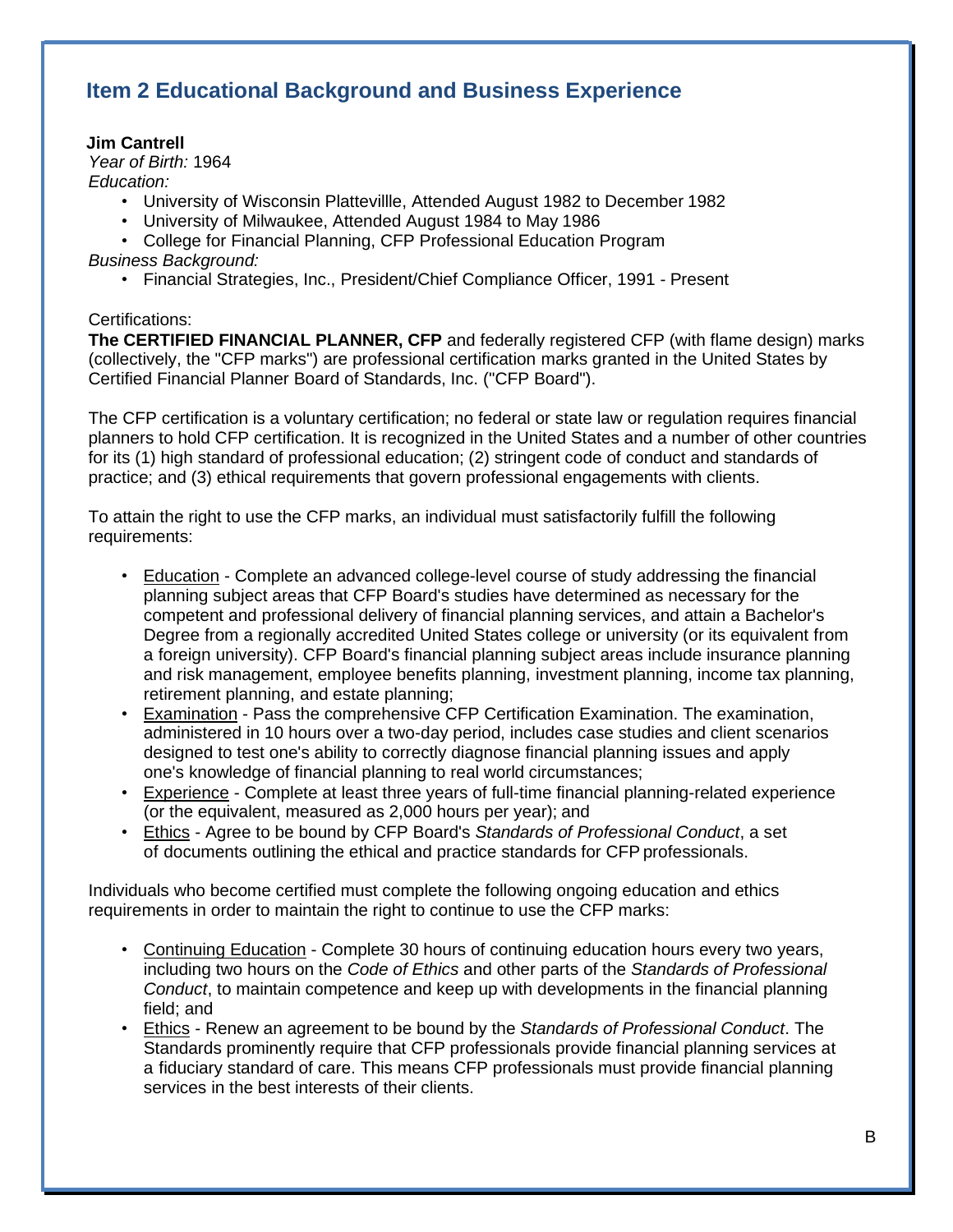CFP professionals who fail to comply with the above standards and requirements may be subject to CFP Board's enforcement process, which could result in suspension or permanent revocation of their CFP certification.

## **Item 3 Disciplinary Information**

Mr. Cantrell does not have, nor has he ever had, any disciplinary disclosure.

### **Item 4 Other Business Activities**

Jim Cantrell is not actively engaged in any other business or occupation (investment-related or otherwise) beyond his capacity as President of Financial Strategies, Inc. Moreover, Mr. Cantrell does not receive any commissions, bonuses or other compensation based on the sale of securities or other investment products.

### **Item 5 Additional Compensation**

Jim Cantrell does not receive any additional compensation for providing advisory services beyond that received as a result of his capacity as President of Financial Strategies, Inc.

### **Item 6 Supervision**

Jim Cantrell is the owner and sole investment adviser representative of Financial Strategies, Inc.; therefore, supervision is not required. Jim Cantrell can be reached at 262-821-1664.

# **Item 7 Requirements for State Registered Advisers**

Jim Cantrell does not have, or has ever had, any reportable arbitration claims, has not been found liable in a reportable civil, self-regulatory organization or administrative proceeding, and has not been the subject of a bankruptcy petition.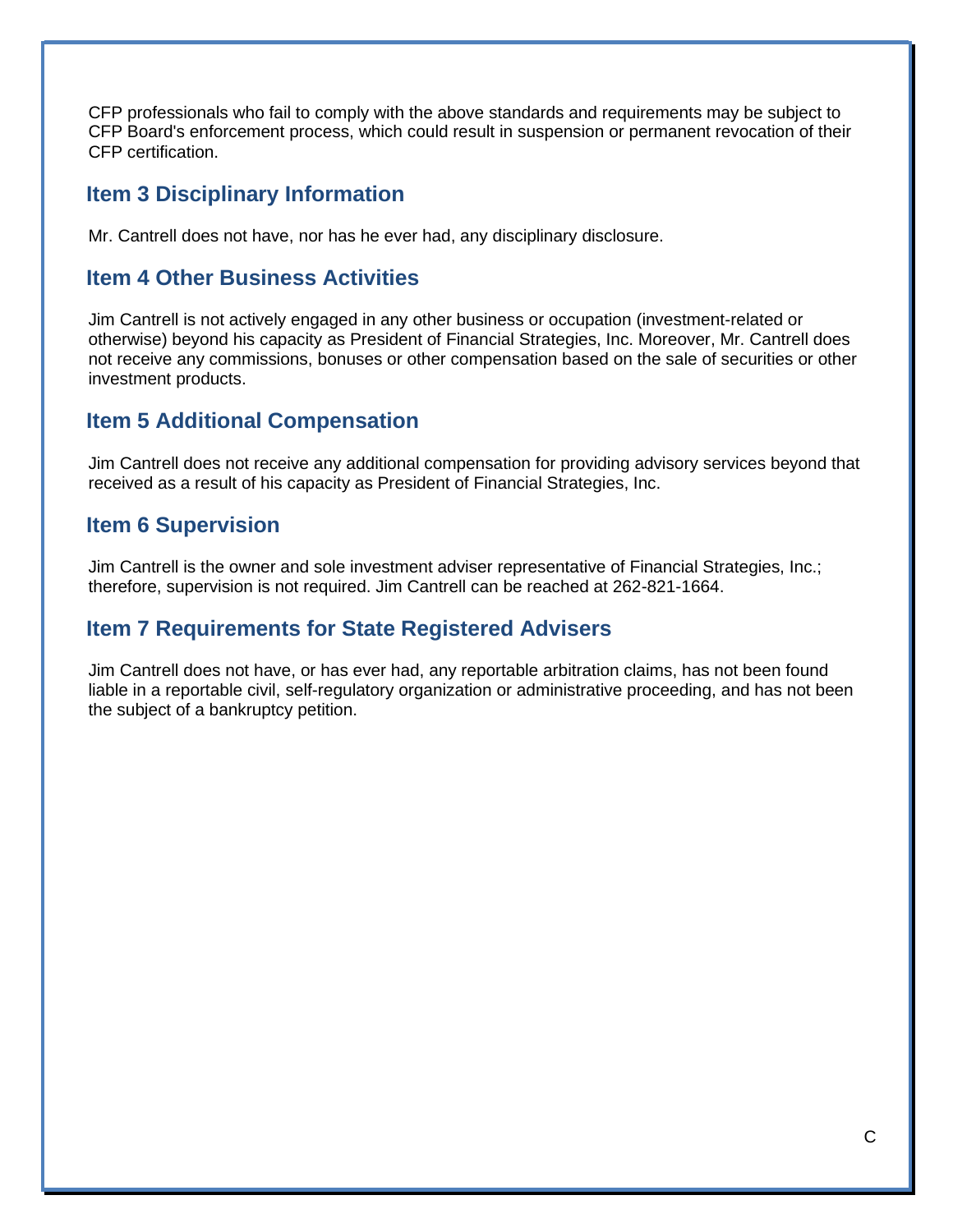### **Brian A. Clarke, CFP**®

# **Financial Strategies, Inc.**

**13555 Bishops Ct., Suite 340 Brookfield, WI 53005**

**Telephone: 262-821-1664 Facsimile: 262-821-0762**

**March 23, 2021**

#### **FORM ADV PART 2B BROCHURE SUPPLEMENT**

<span id="page-19-0"></span>This brochure supplement provides information about Brian A. Clarke that supplements the Financial Strategies, Inc. brochure. You should have received a copy of that brochure. Contact us at 262-821- 1664 if you did not receive Financial Strategies, Inc.'s brochure or if you have any questions about the contents of this supplement.

Additional information about Brian A. Clarke (CRD # 2248403) is available on the SEC's website at [www.adviserinfo.sec.gov.](http://www.adviserinfo.sec.gov/)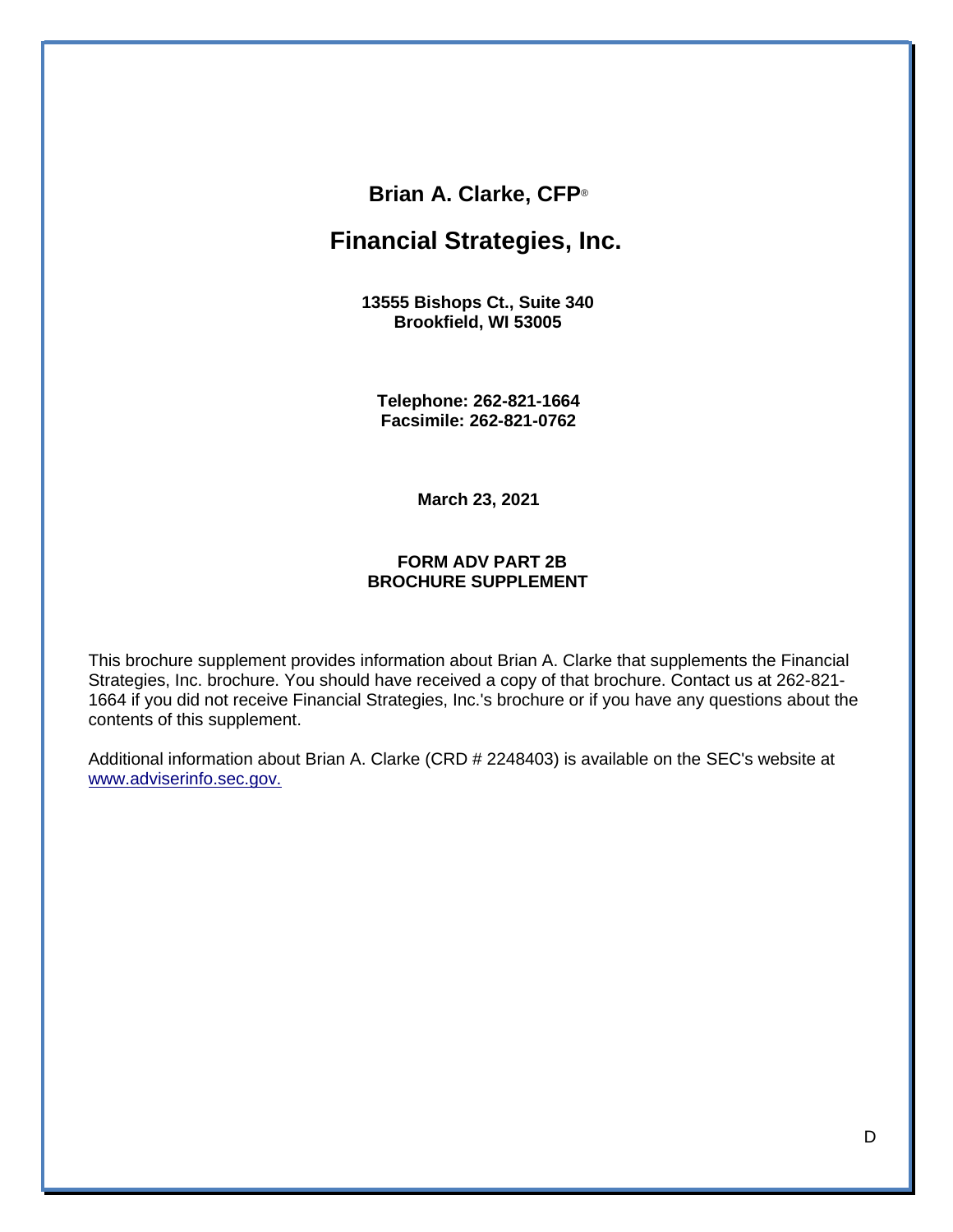# **Item 2 Educational Background and Business Experience**

### **Brian A. Clarke, CFP®**

*Year of Birth:* 1972

*Formal Education After High School:*

- Bachelor of Science in Business Administration (Finance) at University of Dayton -Graduated 8-7-1994
- Master of Business Administration (Major in Strategic Management) at DePaulUniversity College of Commerce - 6-17-2001

• Certified Financial Planner Program at De Paul University - CFP Certified on 7-06-2009 *Business Background*:

- Financial Strategies, Inc., Investment Adviser Representative, 12/2015 Present
- PNC Investments, Financial Advisor, 5/2013 2/2015
- Valic Financial Advisors, Agent, 4/2003 5/2013

*Certifications:* **CFP**

**The CERTIFIED FINANCIAL PLANNERTM, CFP**® and federally registered CFP® (with flame design) marks (collectively, the "CFP® marks") are professional certification marks granted in the United States by Certified Financial Planner Board of Standards, Inc. ("CFP Board").

The CFP® certification is a voluntary certification; no federal or state law or regulation requires financial planners to hold CFP® certification. It is recognized in the United States and a number of other countries for its (1) high standard of professional education; (2) stringent code of conduct and standards of practice; and (3) ethical requirements that govern professional engagements with clients. To attain the right to use the CFP<sup>®</sup> marks, an individual must satisfactorily fulfill the following requirements:

- Education Complete an advanced college-level course of study addressing the financial planning subject areas that CFP Board's studies have determined as necessary for the competent and professional delivery of financial planning services, and attain a Bachelor's Degree from a regionally accredited United States college or university (or its equivalent from a foreign university). CFP Board's financial planning subject areas include insurance planning and risk management, employee benefits planning, investment planning, income tax planning, retirement planning, and estate planning;
- Examination Pass the comprehensive  $CFP^{\odot}$  Certification Examination. The examination, administered in 10 hours over a two-day period, includes case studies and client scenarios designed to test one's ability to correctly diagnose financial planning issues and apply one's knowledge of financial planning to real world circumstances;
- Experience Complete at least three years of full-time financial planning-related experience (or the equivalent, measured as 2,000 hours per year); and
- Ethics Agree to be bound by CFP Board's *Standards of Professional Conduct*, a set of documents outlining the ethical and practice standards for CFP<sup>®</sup> professionals.

Individuals who become certified must complete the following ongoing education and ethics requirements in order to maintain the right to continue to use the  $\text{CFP}^{\textcircled{e}}$  marks:

- Continuing Education Complete 30 hours of continuing education hours every two years, including two hours on the *Code of Ethics* and other parts of the *Standards of Professional Conduct*, to maintain competence and keep up with developments in the financial planning field; and
- Ethics Renew an agreement to be bound by the *Standards of Professional Conduct*.The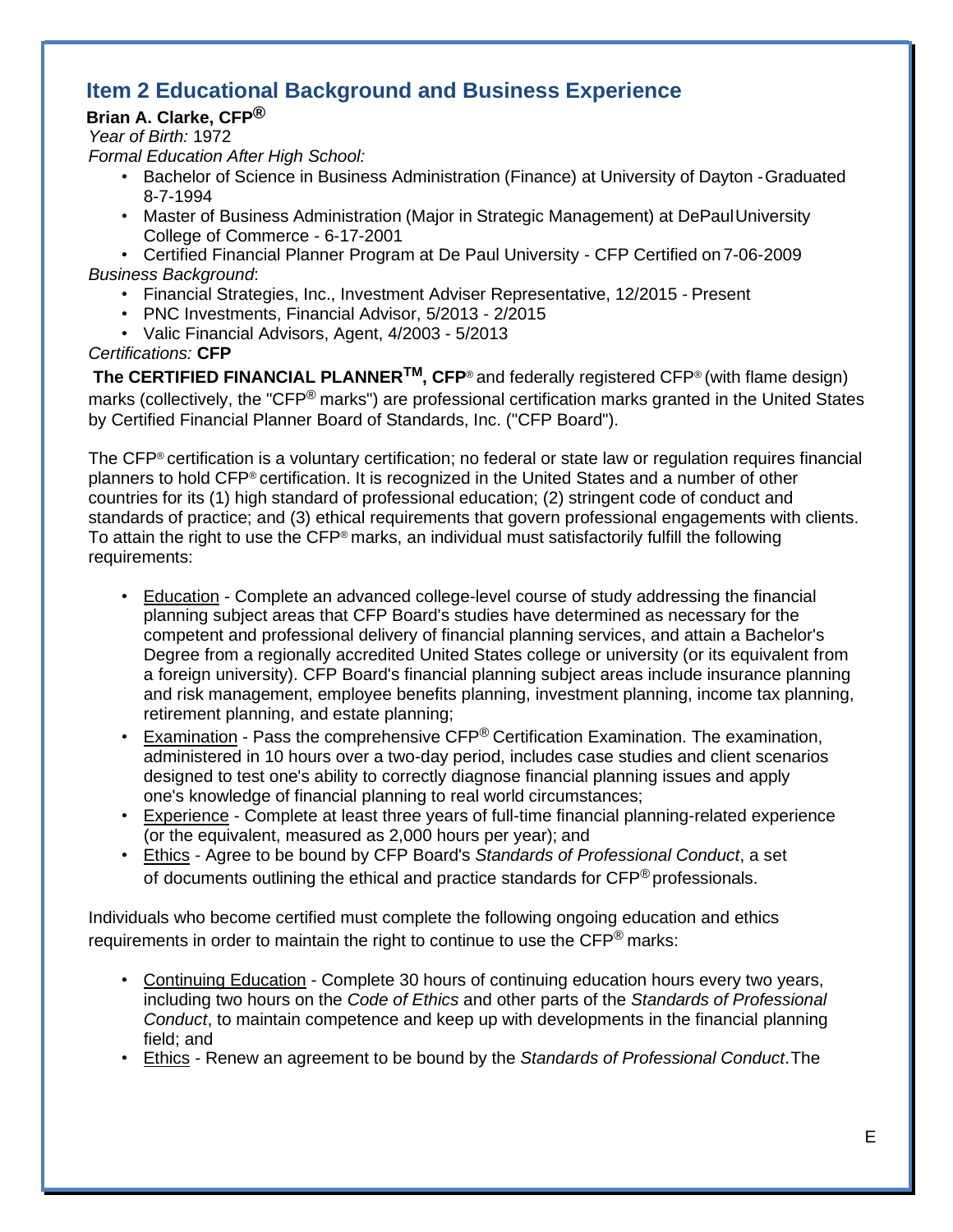CFP® professionals who fail to comply with the above standards and requirements may be subject to CFP Board's enforcement process, which could result in suspension or permanent revocation of their CFP® certification.

### **Item 3 Disciplinary Information**

Form ADV Part 2B requires disclosure of certain criminal or civil actions, administrative proceedings, and self-regulatory organization proceedings, as well as certain other proceedings related to suspension or revocation of a professional attainment, designation, or license. Mr. Brian A. Clarke has no required disclosures under this item.

### **Item 4 Other Business Activities**

Brian A. Clarke is not actively engaged in any other business or occupation (investment-related or otherwise) beyond his capacity as Investment Adviser Representative of Financial Strategies, Inc.. Moreover, Mr. Clarke does not receive any commissions, bonuses or other compensation based on the sale of securities or other investment products.

### **Item 5 Additional Compensation**

Brian A. Clarke does not receive any additional compensation beyond that received as an Investment Adviser Representative of Financial Strategies, Inc.

### **Item 6 Supervision**

In the supervision of our associated persons, advice provided is limited based on the restrictions set by Financial Strategies, Inc., and by internal decisions as to the types of investments that may be included in client portfolios. We conduct periodic reviews of client holdings and documented suitability information to provide reasonable assurance that the advice provided remains aligned with each client's stated investment objectives and with our internal guidelines.

My supervisor is: James Cantrell, President

Supervisor phone number: 262-821-1664

# **Item 7 Requirements for State Registered Advisers**

Brian A. Clarke does not have any reportable arbitration claims, has not been found liable in a reportable civil, self-regulatory organization or administrative proceeding, and has not been the subject of a bankruptcy petition.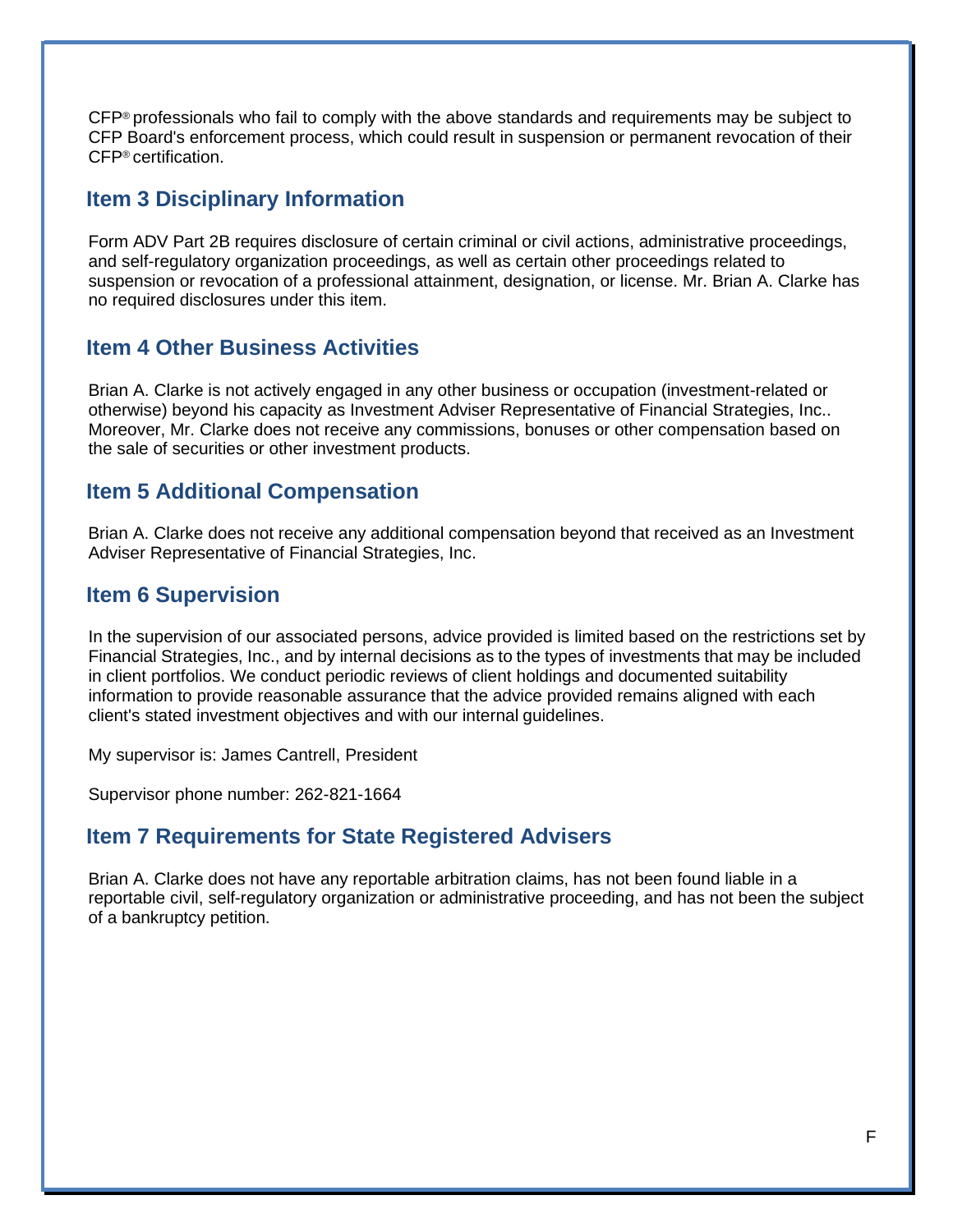### **Hannah J. Cantrell**

# **Financial Strategies, Inc.**

**13555 Bishops Ct., Suite 340 Brookfield, WI 53005**

**Telephone: 262-821-1664 Facsimile: 262-821-0762**

**March 23, 2021**

#### **FORM ADV PART 2B BROCHURE SUPPLEMENT**

<span id="page-22-0"></span>This brochure supplement provides information about Hannah J. Cantrell that supplements the Financial Strategies, Inc. brochure. You should have received a copy of that brochure. Contact us at 262-821- 1664 if you did not receive Financial Strategies, Inc.'s brochure or if you have any questions about the contents of this supplement.

Additional information about Hannah J. Cantrell (CRD # 6739973) is available on the SEC's website at [www.adviserinfo.sec.gov.](http://www.adviserinfo.sec.gov/)